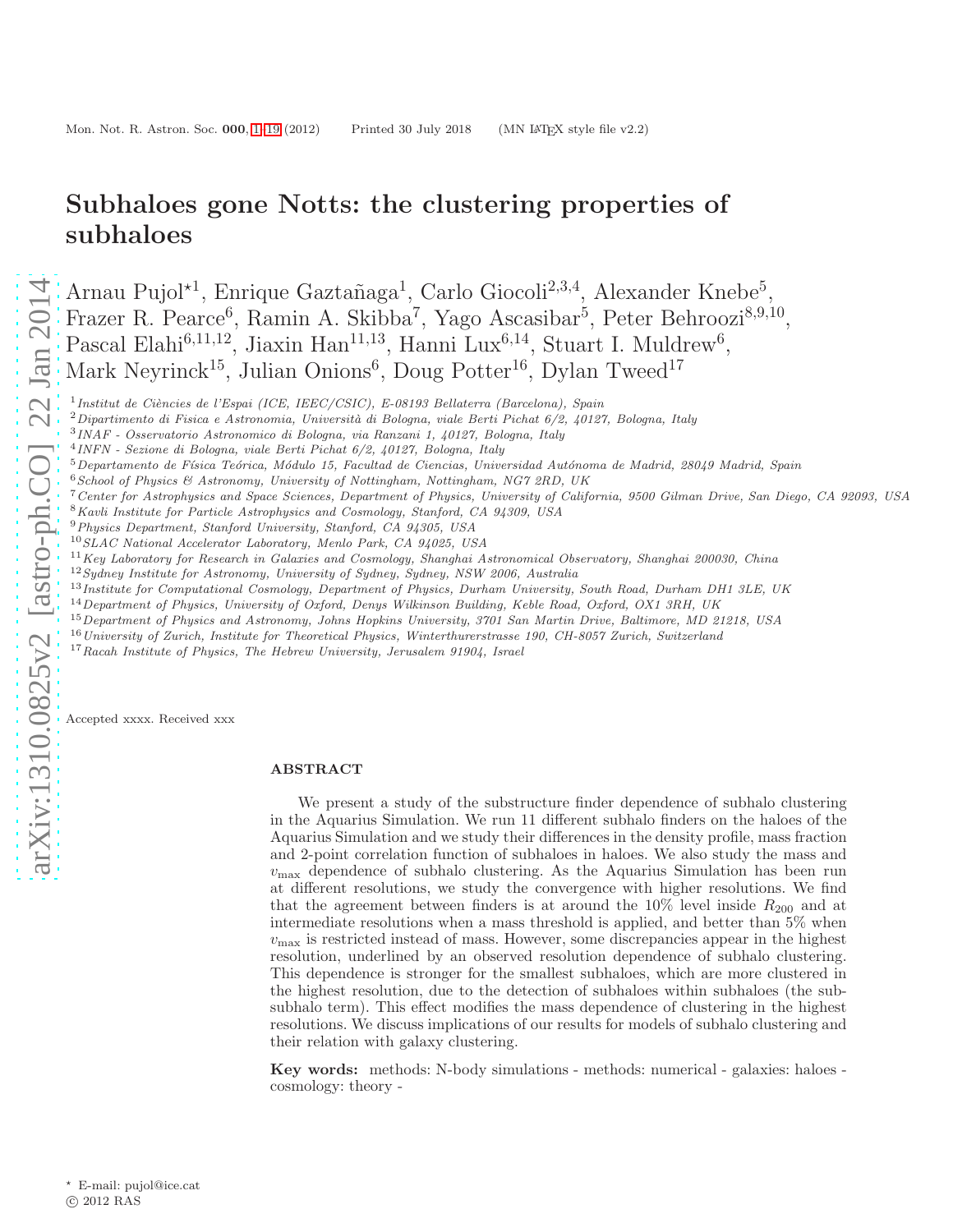# 1 INTRODUCTION

Large-scale structure in the Universe arises through the gravitational clustering of matter. In the ΛCDM paradigm of hierarchical structure formation, gravitational evolution causes dark matter to cluster around peaks in the initial density field and collapse later into virialized objects (haloes). These systems provide the potential well in which galaxies subsequently form [\(White & Rees 1978](#page-16-0)). It is therefore expected that the properties of a galaxy are correlated with the properties of its host halo. Small haloes merge to form larger and more massive haloes, which tend to be located in dense environments and are expected to host groups of galaxies, such that halo substructures are associated with satellite galaxies.

Over the past few decades, numerical simulations have increased in size and resolution, and analytic models have become more sophisticated, such that the abundances of haloes (e.g., [Sheth & Tormen 1999;](#page-16-1) [Warren et al. 2006](#page-16-2); [Tinker et al. 2008](#page-16-3)), their clustering properties (e.g., [Mo & White 1996](#page-15-0); [Sheth et al. 2001;](#page-16-4) [Tinker et al. 2010](#page-16-5)), assembly histories (e.g., [Giocoli et al.](#page-15-1) [2012](#page-15-1); [Neistein et al. 2010](#page-15-2); [Wechsler et al. 2002](#page-16-6)), density profiles (e.g., [Navarro et al. 1997](#page-15-3); [Moore et al. 1999](#page-15-4)), concentration-mass relations (e.g., Macciò et al.  $2007$ ; [Neto et al. 2007;](#page-15-6) [Duffy et al. 2008](#page-15-7)), and other correlations between their properties (e.g., [Avila-Reese et al. 2005;](#page-15-8) Skibba & Macciò 2011; [Wong & Taylor 2012\)](#page-16-8) are now better understood.

Three rather different types of dark matter halo models have been developed to describe the connections between haloes and galaxies, and to explain the spatial distribution and clustering of galaxies in the context of hierarchical structure formation. One class of models has come to be known as the 'halo occupation distribution' (HOD; [Jing et al. 1998;](#page-15-9) [Benson et al. 2000](#page-15-10); [Seljak 2000](#page-16-9); [Scoccimarro et al. 2001;](#page-16-10) [Berlind & Weinberg 2002](#page-15-11)), and describes how 'central' and 'satellite' galaxies of a particular type are distributed in haloes as a function of mass. Complementary to this is the 'conditional luminosity function' (CLF; [Peacock & Smith](#page-16-11) [2000](#page-16-11); [Yang et al. 2003](#page-16-12); [Cooray 2006](#page-15-12); [van den Bosch et al.](#page-16-13) [2007](#page-16-13)), which are based on a description of the luminosity (or stellar mass) distribution of galaxies as a function of halo mass.

With improved numerical simulations, the abundances and properties of halo substructures are being analysed with increasing precision, such that they can be reliably associated with (satellite) galaxies in groups and clusters (e.g., [Hearin et al. 2013](#page-15-13); [Reddick et al. 2013](#page-16-14)), and can be modeled analytically as well [\(Sheth & Jain 2003;](#page-16-15) [Giocoli et al. 2010\)](#page-15-14). These developments have given rise to 'subhalo abundance matching' models, with the unfortunate acronym, SHAM (e.g., [Conroy et al. 2006](#page-15-15); [Behroozi et al.](#page-15-16) [2010](#page-15-16); [Trujillo-Gomez et al. 2011](#page-16-16)). SHAMs typically assume a monotonic relation (perhaps with some scatter) between a galaxy property (luminosity or stellar mass) and a subhalo property (mass or maximum circular velocity,  $v_{\text{max}}$ ). By matching abundances of galaxies and haloes, these yield a description of the ways in which galaxies occupy haloes.

Nonetheless, many uncertainties remain, and there is a

need to better understand the distribution and clustering properties of subhaloes, and to quantify their systematics and biases. Implicit or explicit assumptions are made about when a halo becomes a subhalo, how subhaloes experience dynamical friction and tidal stripping, when a subhalo has become disrupted [\(Giocoli et al. 2008](#page-15-17); [van den Bosch et al.](#page-16-17) [2005](#page-16-17)). Moreover, HOD and CLF models usually assume a NFW number density profile, which can be different than subhalo density profiles used in SHAMs (e.g., [Zentner et al.](#page-16-18) [2005](#page-16-18); [Wu et al. 2013](#page-16-19)). In addition, there are difficulties and disagreements for subhalo-finding algorithms, about how to identify low-mass (sub)haloes, and how to treat mass stripping, 'ejected' subhaloes, and dynamically unrelaxed structures. For these reasons, it is crucial to compare and analyse the properties and spatial distribution of subhaloes for different subhalo finders and resolutions.

Several comparison projects have been undertaken in the last few years [\(Knebe et al. 2011](#page-15-18); [Onions et al. 2012](#page-16-20); [Elahi et al. 2013](#page-15-19); [Knebe et al. 2013;](#page-15-20) [Onions et al. 2013](#page-16-21); [Srisawat et al. 2013](#page-16-22)), with the purpose of studying the differences between various halo and subhalo-finding algorithms. These studies have found that different methods can yield significantly different properties and statistics of dark matter structures. For example, [Knebe et al. 2011](#page-15-18) analysed the discrepancies and uncertainties in the measured halo masses and  $v_{\text{max}}$ , and found some disagreement in the properties of low-mass haloes.

[Onions et al. \(2012](#page-16-20)) focused on the subhalo-finding algorithms and studied the cumulative mass function and  $v_{\text{max}}$  function of different subhalo finders (Fig. 3 and 6 from [Onions et al. 2012](#page-16-20)). A simple comparison of these two functions show that the scatter of the cumulative  $v_{\text{max}}$  of the different subhalo finders is smaller than that of the cumulative mass function, implying that the subhalo finders obtain better agreement on the measurements of  $v_{\text{max}}$  than mass. This is due to the fact that mass is strongly affected by the definition of the edge and shape of subhaloes, while  $v_{\text{max}}$  is constrained in the inner parts of the subhaloes [\(Tormen et al.](#page-16-23) [2004](#page-16-23); [Giocoli et al. 2010](#page-15-14); [Muldrew et al. 2011](#page-15-21)). [Elahi et al.](#page-15-19) [\(2013](#page-15-19)) studied the detection of streams in some of the subhalo finders, [Onions et al. \(2012\)](#page-16-20) focused on spins and a summary of these comparisons is reviewed in [Knebe et al.](#page-15-20) [2013](#page-15-20). Recently [Srisawat et al. \(2013\)](#page-16-22) studied a comparison of different merger tree algorithms.

In this paper, we study the subhalo finders' agreements and disagreements in subhalo clustering statistics, and the implications of these results on models. We use the haloes from the Aquarius Simulation [\(Springel et al. 2008](#page-16-24)) and 11 different subhalo finders from the literature to study how the density profile and the 2-point autocorrelation function (2PCF) of subhaloes are affected by the finder algorithm. We analyse the mass and  $v_{\text{max}}$  dependence of these measurements as well.

The Aquarius simulations have been run using different levels of resolution, which allows us to study the resolution dependence of these measurements. As the lowest resolutions of this simulation are close to the actual resolutions of the large-scale simulations such as the Millennium Simulation [\(Springel et al. 2005](#page-16-25)), the highest resolutions of the Aquar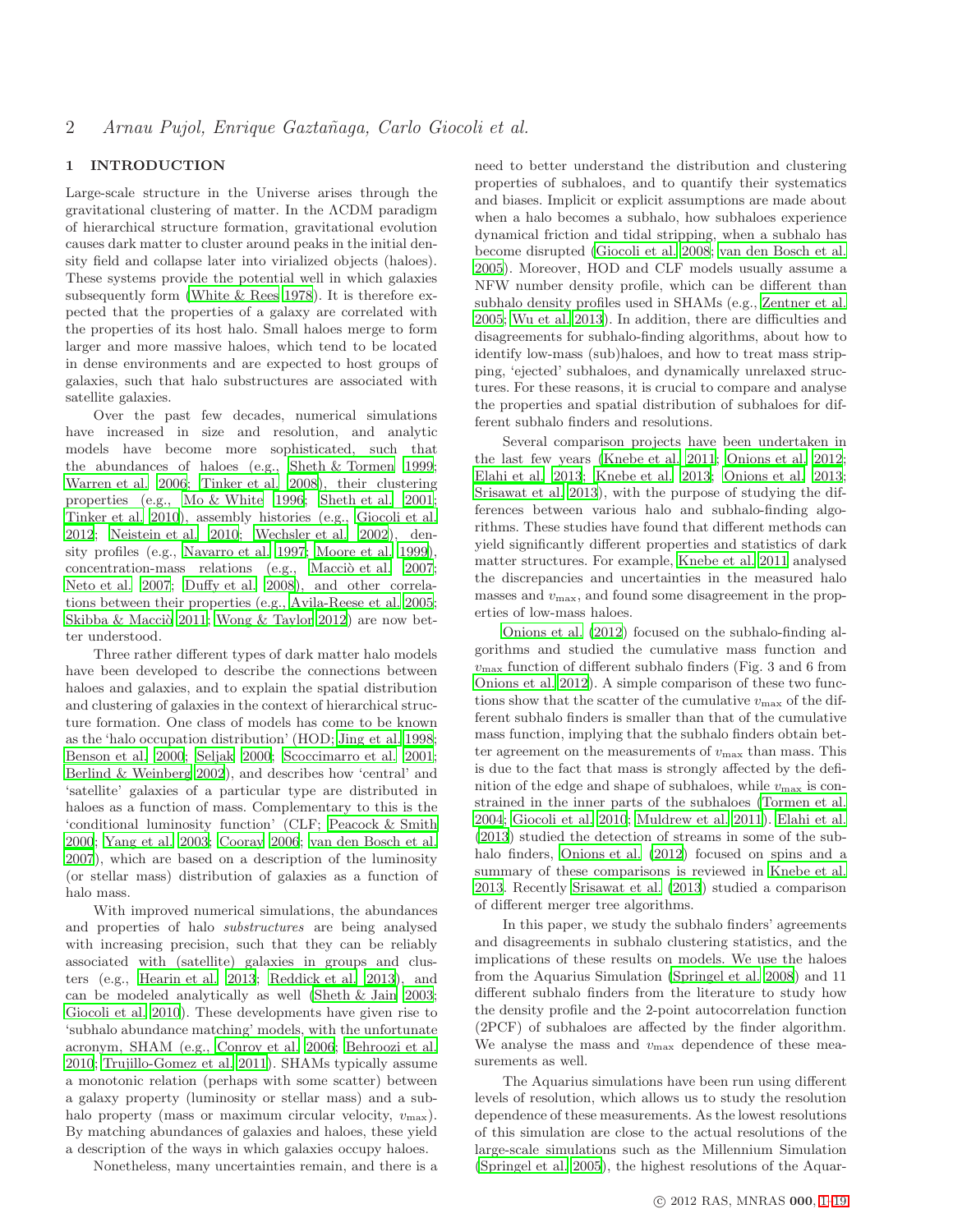ius haloes yield information about the effects and changes that would result by improving the resolution of these cosmological simulations. These effects have implications on the subhalo clustering and can therefore affect constraints on galaxy formation models and halo models of galaxy clustering, including SHAMs.

Our paper is organized as follows. We describe the Aquarius Simulation and subhalo-finding algorithms in Section 2. In Section 3, we describe our methodology, including the simulation post-processing and clustering measurements. We present our results in Section 4: subhalo density profiles, mass fractions, and correlation functions. We provide comparisons of different subhalo finders and resolutions, and analyse the dependence on subhalo mass. We also add an appendix to study the dependence on circular velocity. In Section 5, we provide an analytic halo-model description of the subhalo clustering signal. Finally, we end with the conclusions and a discussion of our results.

# 2 SIMULATION AND HALO FINDERS

#### 2.1 Simulation

For the study presented here we use the data from the Aquarius simulation project [\(Springel et al. 2008\)](#page-16-24), which consists of a set of five Milky Way-like haloes (labelled A,B,C,D and E, respectively) each simulated at five different mass resolution levels (numbered as 1,2,3,4 and 5, in decreasing mass resolution). The cosmology used for these zoom simulations is the same as that used for the Millennium Simulation [\(Springel et al. 2005](#page-16-25)), i.e. a ΛCDM cosmology with parameters  $\Omega_m = 0.25$ ,  $\Omega_{\Lambda} = 0.75$ ,  $h = 0.73$ ,  $n = 1$  and  $\sigma_8 = 0.9$ . All simulations were performed in a box size of side length  $100 h^{-1}$  Mpc and the number and mass of the particles inside those objects depends on the five levels of resolution. In table [1](#page-2-0) we summarize the most important characteristics of the particular haloes from the Aquarius suite used for our study; for more details we refer the reader to [Springel et al. \(2008\)](#page-16-24).

#### 2.2 Subhalo Finders

Several substructure finders have been run on each of the haloes listed in table [1.](#page-2-0) These produce different subhalo catalogues, with the differences obviously due to the different methods that the subhalo finders use to find substructure within the dark matter distribution of a halo. The same post-processing pipeline has been run to all the finders in order to make fair comparisons, as will be explained in §[3.1.](#page-3-0) Our study aims at analysing the consequences of these differences on the radial distribution and 2-point correlation function of subhaloes. In this sub-section we provide a brief summary of the mode-of-operation of each of these codes. For more details and actually additional comparisons we refer the reader to various other papers dealing with the Aquarius data set and emerging as a result of our "Subhalo Finder Comparison Project", respectively (e.g. [Onions et al.](#page-16-20) [2012](#page-16-20), [2013](#page-16-21); [Knebe et al. 2013](#page-15-20)).

| halo     | $m_p$                 | $M_{200c}$                              | $R_{200c}$ | $\boldsymbol{c}$ |
|----------|-----------------------|-----------------------------------------|------------|------------------|
|          | $[h^{-1} M_{\odot}]$  | $[10^{12} \; h^{-1} \, \text{M} \odot]$ | [kpc]      |                  |
| Aq-A-1   | $1.712 \times 10^3$   | 1.839                                   | 245.76     | 16.11            |
| $Aq-A-2$ | $1.370 \times 10^{4}$ | 1.842                                   | 245.88     | 16.19            |
| $Aq-A-3$ | $4.911 \times 10^{4}$ | 1.836                                   | 245.64     | 16.35            |
| Aq-A-4   | $3.929 \times 10^5$   | 1.838                                   | 245.70     | 16.21            |
| $Aq-A-5$ | $3.143 \times 10^{6}$ | 1.853                                   | 246.37     | 16.04            |

Subhaloes gone Notts 3

<span id="page-2-0"></span>Table 1. Selection of properties of those haloes from the Aquarius Project suite that have been used for the present study. The number in the names refers to the level of resolution of the simulation (decreasing resolution with increasing number).  $m_p$  is the mass of the high-resolution particles in the respective simulation,  $M_{200c}$  is the mass of the halo enclosed within its radius  $R_{200c}$ , which in turn is the radius where the mass overdensity is 200 times the critical density of the Universe. Finally, c shows the concentration parameter obtained from a fit to Navarro-Frenk-White [\(Navarro et al. 1996\)](#page-15-22) profile.

Aq-B-4  $2.242 \times 10^5$  0.835 188.85 9.02 Aq-C-4  $3.213 \times 10^5$  1.793 243.68 14.84 Aq-D-4  $2.677 \times 10^5$  1.791  $243.60$  9.18 Aq-E-4  $2.604 \times 10^5$  1.208 213.63 8.52

## 2.2.1 ADAPTAHOP

ADAPTAHOP[\(Tweed et al. 2009](#page-16-26)) starts by finding smoothed local density peaks. Subhaloes are then found according to a hierarchical tree obtained from the saddle points formed by increasing a density threshold. This finder is purely topological: it does not use any unbinding process for the particles associated with each subhalo.

## 2.2.2 AHF

The halo finder  $AHF<sup>1</sup>$  $AHF<sup>1</sup>$  $AHF<sup>1</sup>$  (AMIGA Halo Finder, Gill et al. 2004; [Knollmann & Knebe 2009](#page-15-24)) is a spherical overdensity finder that simultaneously identifies isolated haloes and subhaloes. The initial particle lists are obtained by a rather elaborate scheme: for each subhalo the distance to its nearest more massive (sub-)halo is calculated and all particles within a sphere of radius half this distance are considered prospective subhalo constituents. This list is then pruned by an iterative unbinding procedure using the (fixed) subhalo centre as given by the local density peak determined from an adaptive mesh refinement hierarchy.

## 2.2.3 HBT

Hierarchical Bound Tracking (HBT, [Han et al. 2011](#page-15-25)) obtains the subhaloes of Friends of Friends (FOF) groups by studying their merger trees and identifying the remnants of smaller FOF groups that have merged or been accreted. HBT is a tracking finder, in that it requires the previous history of any present structures to be known.

<span id="page-2-1"></span> $1$  AHF is freely available from http://www.popia.ft.uam.es/AHF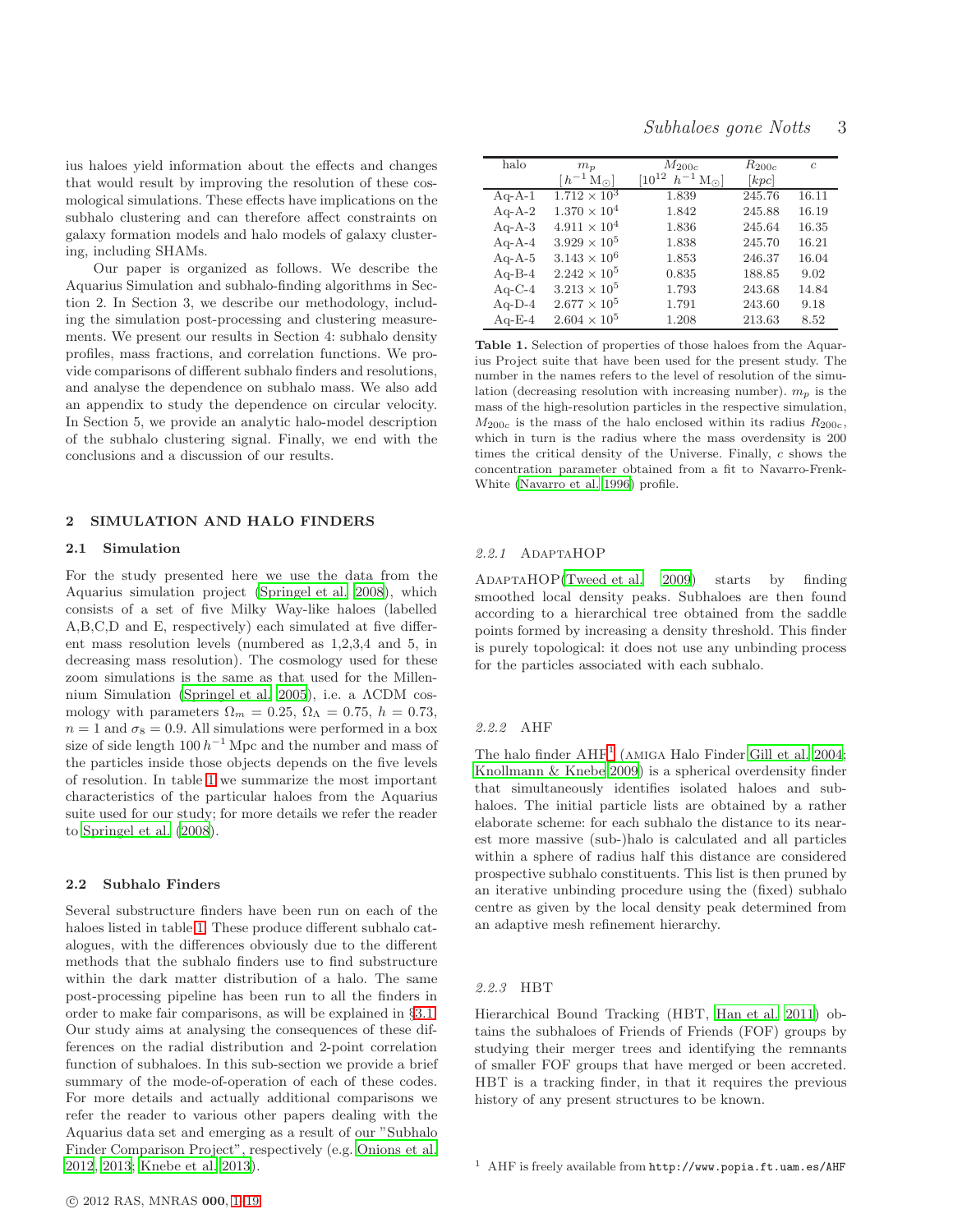## 2.2.4 HOT3D & HOT6D

HOT3D and HOT6D compute the Hierarchical Overdensity Tree (HOT) in an arbitrary multidimensional space. It is analogous to the minimal spanning tree (MST) for Euclidean spaces, but using the field obtained from the Fi-EstAS (Field Estimator for Arbitrary Spaces) algorithm [\(Ascasibar & Binney 2005;](#page-15-26) [Ascasibar 2010](#page-15-27)). HOT3D identifies density maxima in configuration space, while HOT6D identifies maxima in full six dimensional phase-space.

#### 2.2.5 HSF

The Hierarchical Structure Finder (HSF, [Maciejewski et al.](#page-15-28) [2009](#page-15-28)) identifies all the particles to a given phase-space density maxima above a certain density threshold by following the gradient of the phase-space density field. After this first association, all the particles that are gravitationally unbound to the corresponding maxima are removed from the final substructure object.

#### 2.2.6 GRASSHOPPER

GRASSHOPPER (Stadel, in prep.) is a reworking of the SKID group finder [\(Stadel 2001](#page-16-27)). It finds density peaks in the field and all the particles bound to them. Particles are slowly slid along the local density gradient until they pool at a maximum, each pool corresponding to each initial group. Each pool is then unbound by iteratively evaluating the binding energy of every particle in their original positions and then removing the most non-bound particle until only bound particles remain.

#### 2.2.7 ROCKSTAR

Rockstar (Robust Overdensity Calculation using K-Space Topologically Adaptive Refinement, [Behroozi et al. 2013](#page-15-29)) is a recursive FOF algorithm. The first selection of particle groups comes from running a FOF with linking length  $b = 0.28$ . For each main FOF group, ROCKSTAR builds a hierarchy of FOF subgroups in phase-space by progressively and adaptively reducing the linking length, so that a tunable fraction (70 per cent, for this analysis) of particles are captured at each subgroup as compared to the immediate parent group. And eventually only gravitationally bound particles are kept.

## 2.2.8 STF

The STructure Finder (STF a.k.a. VELOCIRAPTOR, [Elahi et al. 2011\)](#page-15-30) identifies objects by utilizing the fact that dynamically distinct substructures in a halo will have a local velocity distribution that differs significantly from the mean, *i.e.* smooth background of the halo. Dynamically distinct particles are linked using a FOF-like approach and an unbinding procedure is applied. This finder allows the detection not only of virialized subhaloes, but also tidal streams that can come from disrupted subhaloes.

## 2.2.9 SUBFIND

SUBFIND [\(Springel et al. 2001](#page-16-28)) starts with a standard FOF analysis. In each of FOF groups the highest density peaks are found, and the saddle points are located by decreasing the density threshold of these peaks. The subhalo candidates are obtained from these saddle points, and any gravitationally unbound particles are removed from these candidates.

## 2.2.10 VOBOZ

VOBOZ (VOronoi BOund Zones, [Neyrinck et al. 2005](#page-16-29)) is based on a Voronoi tessellation, from where the density peaks are found. Each particle is associated with a peak that lies up the steepest density gradient from the particle. A statistical significance is measured for each (sub)halo, based on the probability that Poisson noise would produce it. Finally, gravitationally unbound particles are removed.

## <span id="page-3-0"></span>3 METHODOLOGY

## 3.1 Post-processing

In order to make fair comparisons of the finders, the same post-processing pipeline has been applied to all of them. Each finder provider was asked to run their algorithm on the Aquarius haloes and return a list of the identified subhaloes with the particles that belong to each of them. From these particle lists the same analysis has been applied to obtain the different properties of the subhaloes. As the finders present different methodologies for post-processing the halo particles (e. g. they use different definitions of subhalo centre, mass or thresholds), these differences could confuse the finder comparison, since we would not be able to distinguish which differences are due to the substructure finder algorithm and which ones are due to the different criteria used in the post-processing. For this reason, all subhalo finders only returned particle ID list of the subhaloes, and these ID lists have been uniquely post-processed by one code as described in [Onions et al. \(2012](#page-16-20)).

As level 4 is the highest resolution where all the finders have been run, this is the level of resolution that we will use in our study when we compare all the finders. Only 3 finders (AHF, ROCKSTAR and SUBFIND) have been run in all the levels, so we will focus on these finders when we study the resolution dependencies of the measurements.

In Table [2](#page-4-0) we show the number of subhaloes found for each finder in the Aq-A-4 halo with different thresholds. The first two columns show the number of subhaloes more massive than  $M > 2 \times 10^7 h^{-1} M_{\odot}$ , where the first represents all subhaloes within  $r < 500 h^{-1}$  kpc and the second all subhaloes whose center lies within  $R_{200}$ . The following two columns show the same but for a mass threshold of  $M > 10^8 h^{-1}$  M<sub>☉</sub>. Finally, the last two columns show the number of subhaloes with  $v_{\text{max}} > 10 \text{ km s}^{-1}$ , at  $r < 500 h^{-1}$  kpc and  $r < R_{200}$  respectively. As our postprocessing pipeline is restricted to  $r < 500 h^{-1}$  kpc, the first column of each threshold corresponds to all the subhaloes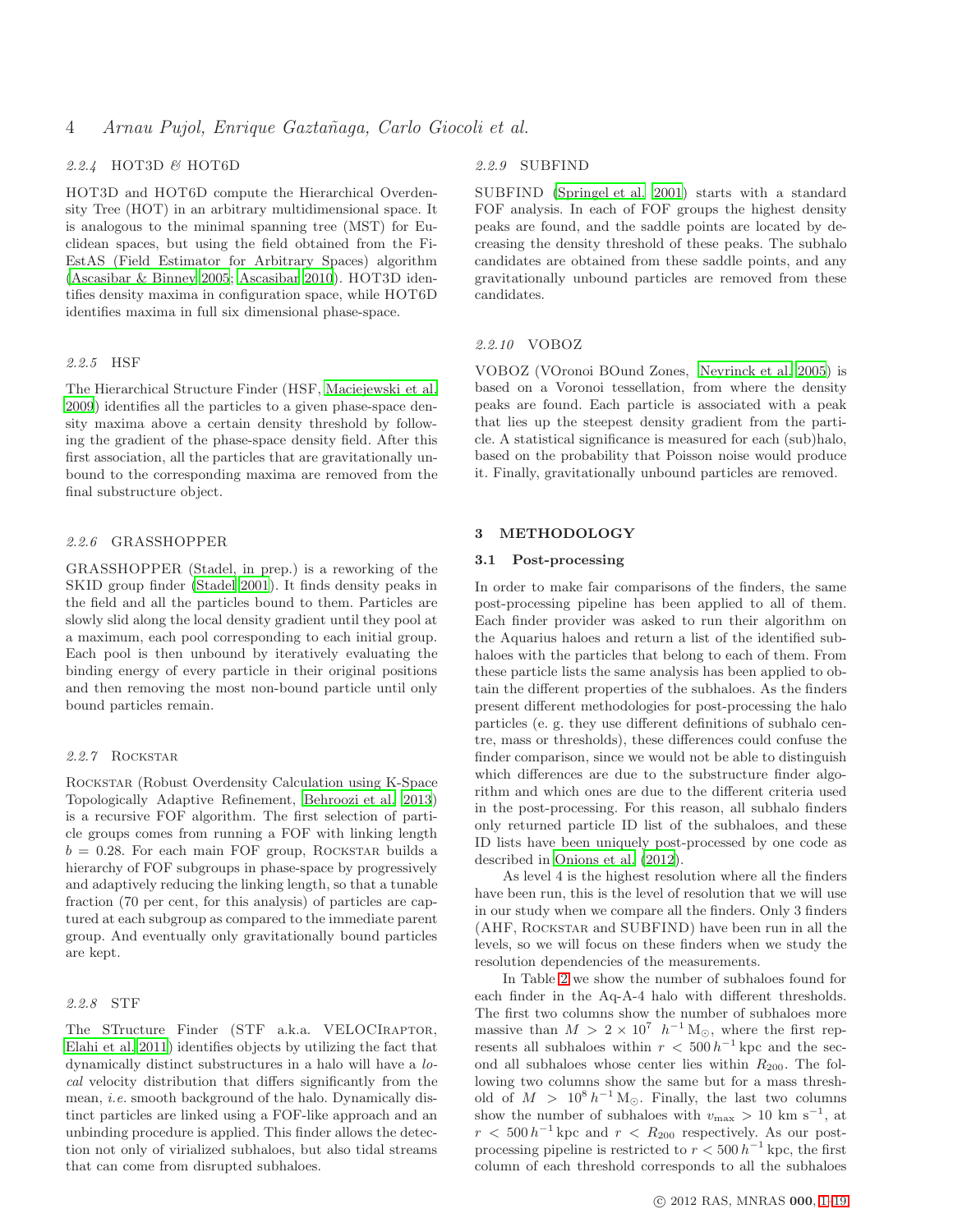| Finder             | $M > 2 \times 10^7 h^{-1} M_{\odot}$ |               | $\overline{M} > 10^8 h^{-1} M_{\odot}$ |               | $v_{\rm max} > 10 \;{\rm km\;s^{-1}}$ |               |
|--------------------|--------------------------------------|---------------|----------------------------------------|---------------|---------------------------------------|---------------|
|                    | $r < 500 h^{-1}$ kpc                 | $r < R_{200}$ | $r < 500 h^{-1}$ kpc                   | $r < R_{200}$ | $r < 500 h^{-1}$ kpc                  | $r < R_{200}$ |
| <b>ADAPTAHOP</b>   | 1744                                 | 1329          | 299                                    | 213           | 422                                   | 322           |
| AHF                | 1146                                 | 624           | 279                                    | 155           | 535                                   | 339           |
| <b>HBT</b>         | 1087                                 | 588           | 262                                    | 143           | 530                                   | 334           |
| H3D                | 1009                                 | 583           | 250                                    | 147           | 514                                   | 337           |
| H6D                | 941                                  | 572           | 250                                    | 147           | 496                                   | 331           |
| <b>HSF</b>         | 1064                                 | 585           | 260                                    | 144           | 518                                   | 328           |
| <b>GRASSHOPPER</b> | 1070                                 | 583           | 258                                    | 146           | 538                                   | 337           |
| ROCKSTAR           | 1207                                 | 629           | 290                                    | 157           | 551                                   | 350           |
| <b>STF</b>         | 960                                  | 563           | 224                                    | 134           | 478                                   | 309           |
| <b>SUBFIND</b>     | 964                                  | 549           | 232                                    | 133           | 488                                   | 315           |
| VOBOZ              | 1191                                 | 635           | 245                                    | 135           | 514                                   | 342           |

<span id="page-4-0"></span>Table 2. Number of subhaloes found in the Aq-A-4 halo for each subhalo finder at different mass and  $v_{\text{max}}$  thresholds. They are also compared to the same thresholds but restricted to  $r < R_{200}$ .

found in the halo for this threshold. The amount of substructure outside  $R_{200}$  depends strongly of the algorithm. Although these overdensites are found, some finders consider them as subhaloes while other define them as haloes. For this reason we will restrict our analysis to the subhaloes inside  $R_{200}$ . From the table, we notice an excess of ADAPTA-HOP subhaloes at low masses; as consistently discussed in [Onions et al. 2012](#page-16-20). This is due to the fact that ADAPTAHOP does not have any unbinding process and many systems with gravitationally unbound particles are considered subhaloes. This produces an excess of small subhaloes in the densest regions.

#### 3.2 Correlation Functions

We computed the 2-Point Correlation Function (2PCF) of subhaloes in the Aq-A halo for the samples obtained from the different subhalo finders and for the different levels of resolution. We also computed the cross correlation function (cross CF) between the subhaloes and the centre of the halo. We compared the behaviour of the different finders and the dependence on the resolution level. As the number of subhaloes found in each finder is different (see table 2 in [Onions et al. 2012](#page-16-20)), we always used thresholds in mass or  $v_{\text{max}}$  in order to compare similar samples.

The 2PCF can be obtained by normalizing the number of pairs of data-data as a function of distance  $(DD(r))$  to the number of random-random pairs:

$$
\xi_{ss}(r) = \frac{DD(r)}{RR(r)} - 1\tag{1}
$$

where  $\xi_{ss}$  refers to the subhalo-subhalo correlation function. In this paper, we assume a uniform distribution with no border effects instead of using random samples (thus the above estimation is then equivalent to the commonly used [Landy & Szalay \(1993](#page-15-31)) estimator). The number of randomrandom pairs separated a given distance  $r$  can be expressed as:

$$
RR = \frac{1}{2} N_s n_s dV \tag{2}
$$

where  $N_s$  and  $n_s$  are the total number and mean densities

of the subhalo samples and  $dV = \frac{4\pi}{3}[(r+dr)^3 - r^3]$ . The expression of  $\xi_{ss}(r)$  becomes:

<span id="page-4-2"></span>
$$
\xi_{ss}(r) = \frac{2DD}{N_s n_s dV} - 1,\tag{3}
$$

Is very important to mention that the normalization of  $\xi_{ss}(r)$  is arbitrary since it depends on the universal mean density of subhaloes  $n_s$ . The mean density of the halo depends on the definition of its edge, and also the mean density in a halo might not be representative of the mean density of the Universe. As large simulations such as the Millennium Simulation [\(Springel et al. 2005\)](#page-16-25), with lower resolution, cannot bring information about the abundance of small subhaloes, we define the mean density simply by normalizing the abundance of subhaloes to a volume of  $1(Mpc/h)^3$ , so  $n_s = N_s (\text{Mpc/h})^{-3}$ . Note how this definition makes the correlation independent of the total number of subhaloes in each sample. This is important for the relative comparison between samples. The  $n_s$  normalization factor only affects the overall amplitude of the 2PCF, and also can distort the largest scales (at the edge of the halo). This effect is important in terms of global statistical implications, but it does not affect comparisons and relative values. As this 2PCF is only for subhaloes in one halo, this 2PCF must be understood as the contribution that this halo would have to the 1-halo term in a 2PCF of subhaloes of a large and homogeneous volume (with the corresponding amplitude).

The cross CF (halo-subhalo CF) is estimated assuming the same volume and densities, in order to be compared with the 2PCF. As we are interested in the radial distances, we have no border effects and, therefore, we normalized the number of halo centre-subhalo pairs to the volume, assuming a uniform distribution:

<span id="page-4-1"></span>
$$
\xi_{hs}(r) = \frac{1}{n_s} \frac{N_s(r)}{dV} - 1\tag{4}
$$

where  $n_s$  is the number density of subhaloes and  $N_s(r)$  is the subhalo density profile: the number of subhaloes in a radial shell of volume  $dV$  at distance r. Again, this is the contribution of only one halo, where we assume an arbitrary  $n<sub>s</sub>$  that has effects in the amplitude but not in the relative comparisons. Note how  $\xi_{hs}(r)$  contains the same information as  $N_s(r)$ , but is just normalized as a correlation function.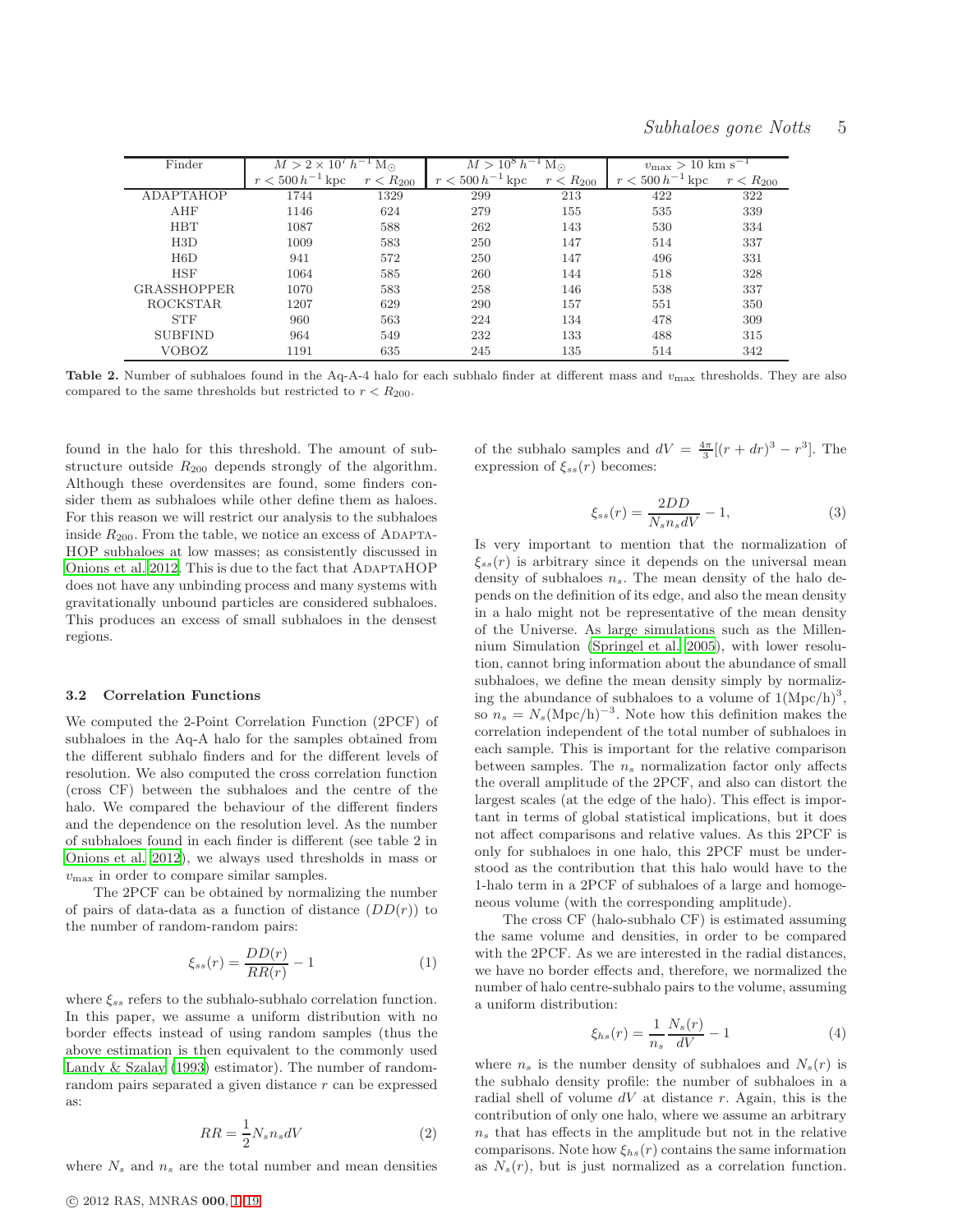The interest of showing this function in this way is to make a closer comparison with  $\xi_{ss}(r)$ , which is the main object of our analysis.

## <span id="page-5-1"></span>4 RESULTS AND COMPARISONS

## 4.1 Measurement Comparison

In Fig. [1](#page-5-0) we show the comparison between the subhalo 2PCF (green) and the cross CF between subhaloes and the halo centre (blue); in the figure we also show for comparison the number density profile  $\rho(r)$  (red) of the subhaloes in the halo Aq-A. The subhaloes are those with  $M > 10^6 h^{-1}$  M<sub>☉</sub> from the AHF finder, but the comparisons from other finders are similar.

First of all, we observe that the number density profile and the cross CF are similar measurements, since both are measuring the amount of subhaloes as a function of the radial distance to the centre of the halo. To make a fair comparison we have normalized the number density profile a factor of  $1/n_s$ , since this factor relates both magnitudes. The only difference between them is at the edge of the halo, where  $\xi_{hs}$  is close to unity, and the factor  $-1$  of equation [4](#page-4-1) becomes relevant.

On the other hand, we can see that  $\xi_{ss}$  is flatter than  $\xi_{hs}$ . This is expected since  $\xi_{ss}$  is measuring the distance between pairs of subhaloes and the probability of having pairs at large distances must be larger that in the case of  $\xi_{hs}$ , where one of the pairs is always in the centre. We show the shot-noise error bars of the correlation functions in order to show that the statistics of subhaloes is enough to trust their differences. Finally, the black line shows the NFW [\(Navarro et al. 1996\)](#page-15-22) fit of the dark matter field of the halo (see Table 2 of [Springel et al. 2008](#page-16-24)). We normalized the number density profile to make our comparison more visible. We can see that the number density profile of subhaloes is very different than the NFW profile of the dark matter, at least for subhaloes in  $r/R_{200} < 0.4$  (around 100  $h^{-1}$  kpc for this particular halo). One of the causes of these differences can be an effect of exclusion produced in the inner regions, where the core of the halo dominates, the subhaloes are easily merged, and there are strong tidal stripping effects that can disrupt the subhaloes (and lose mass beyond our sensitivity). Then, although there is a high density, it is difficult to find substructure.

On the other hand, understanding the difference between subhalo and dark matter profiles can be a step forward to galaxy formation. In some halo models of galaxy clustering, such as HOD and CLF models (e.g., [Zheng et al. 2007;](#page-16-30) [van den Bosch et al. 2007;](#page-16-13) [Zehavi et al. 2011\)](#page-16-31), it is typically assumed that galaxies follow the dark matter distribution, with a NFW profile and a particular mass-concentration relation (e.g., Macciò et al. 2008). Recent models also account for the fact that the distributions of subhaloes (e.g. [Gao et al. 2004](#page-15-33); [Klypin et al. 2011](#page-15-34)) and satellite galaxies (e.g. [Yang et al. 2005](#page-16-32); [Wojtak & Mamon 2013](#page-16-33)) appear to be less concentrated than that of dark matter. On the other hand, SHAM models directly associate galaxies with identified subhaloes. A potential difficulty is the treatment of



<span id="page-5-0"></span>Figure 1. Comparison between the 2PCF of subhaloes (green), the cross CF between the centre of the halo and the subhaloes (blue) and the number density profile (red) in Aq-A-1 for subhaloes with  $M > 10^6 h^{-1} M_{\odot}$  from AHF. The black line shows the NFW dark matter density profile of the halo. The normalization of this profile has been done to compare it better with the other lines. To make a fair comparison between the number density profile and the cross CF, we have normalized the number density profile by a factor  $1/n_s$ . Here  $R_{200} = 245.76 h^{-1}$  kpc. The errors of the correlation functions are from Poisson shot-noise.

stripped, disrupted, or 'orphan' satellites, in which the subhalo has been stripped and is no longer resolved but the galaxy remains intact. We discuss this further later in the paper.

In Fig. [2](#page-6-0) we study the difference between haloes by measuring the 2PCF of subhaloes for all the Aquarius haloes at level 4 of resolution. We show the measurement for the AHF subhaloes, although the other finders show similar results. A mass threshold of  $M > 10^7 h^{-1} M_{\odot}$  has been applied. We need to increase the mass threshold with respect to Fig. [1](#page-5-0) because the resolution in Fig. [2](#page-6-0) is lower. In order to compare the haloes, the same normalization has been applied. We have assumed a mean number density of subhaloes according to the number of subhaloes in the Aq-A halo, so  $n_s = N_{s, AqA} (\text{Mpc/h})^{-3}$ . As all the haloes belong to the same cosmology, they should have the same cosmological  $n<sub>s</sub>$ . Then, in Fig. [2](#page-6-0) we see the contribution of each halo to the 1-halo term of the 2PCF of subhaloes in a large cosmological simulation, with an arbitrary normalization. In this sense, haloes with more subhaloes will tend to contribute more strongly. There are clear differences between haloes that are not due to the lack of statistics, as shown from the shot-noise error bars (for clarity of the figures we will not show these errors in the rest of the figures of the study, but the magnitude of these errors is the same in all the paper). Note that these differences are not caused by our arbitrary normalization of  $n_s$  in Eq[.3.](#page-4-2) The normalization has to be the same for all haloes, as we are measuring the correlation with respect some global (but unknown) universal mean density of subhaloes (above  $M > 10^7 h^{-1} M_{\odot}$ ). If we change the normalization value all correlations will change by the same factor.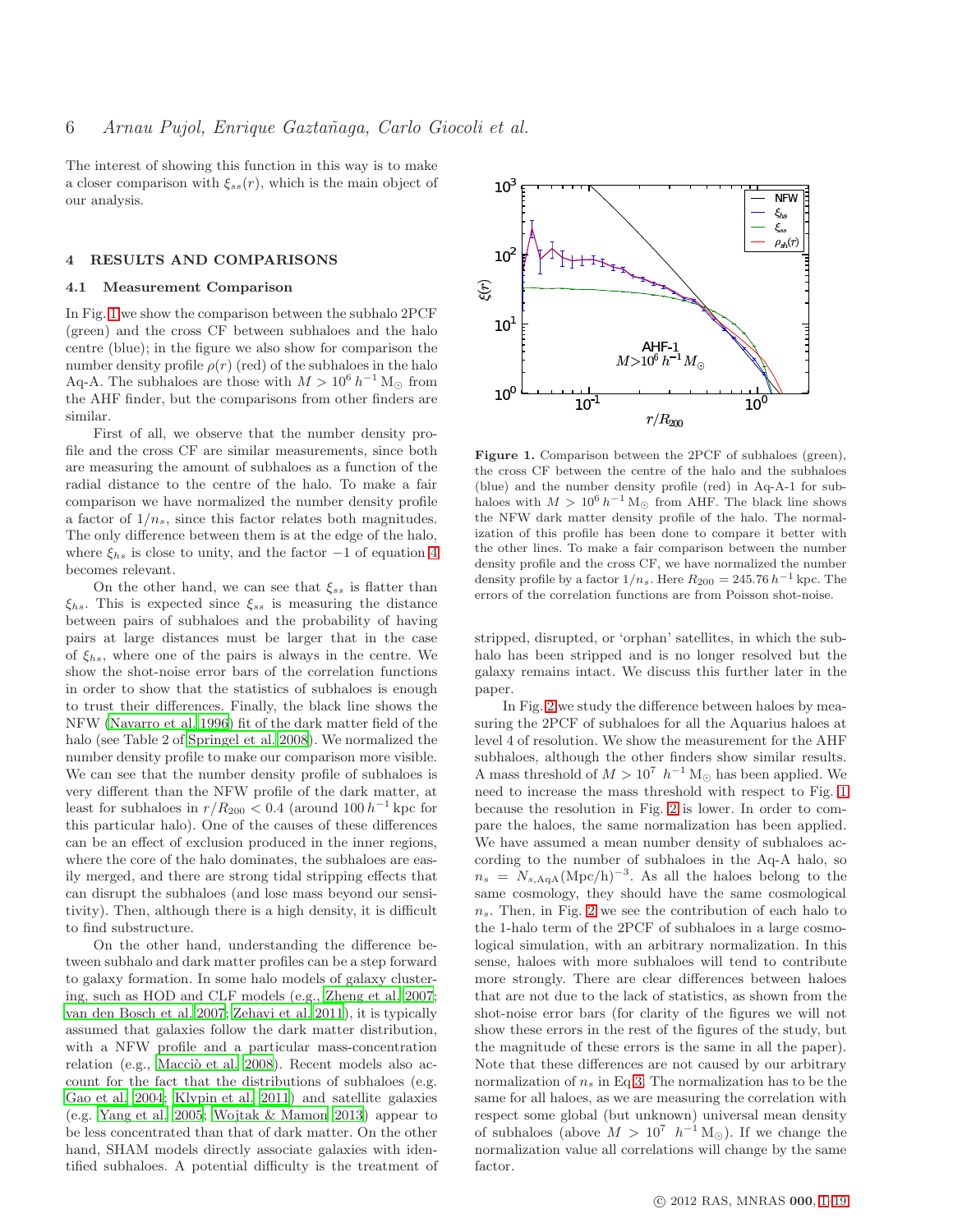

<span id="page-6-0"></span>Figure 2. Comparison of the different haloes of the 2PCF of subhaloes for the AHF finder at level 4 of resolution. The subhaloes have a mass threshold of  $M > 10^7 h^{-1} M_{\odot}$ . Errors are from Poisson shot-noise.

For the 2 cases where masses are very similar (C and D) the one with larger concentration has lower amplitude. This is due to the fact that halo Aq-C has much less subhaloes than Aq-D, and then the contribution to the 1-halo term of the 2PCF is smaller. This is an indication that the evolution or other properties of the haloes can produce differences in the clustering although having the same mass. As the Aq-A halo is the only one from where the highest resolutions are available for some of the finders, we will focus on this halo in the rest of the study.

## <span id="page-6-2"></span>4.2 Density profiles

In Fig. [3](#page-6-1) we show the subhalo number density profile of the Aq-A halo for each of the subhalo finders at the 4th level of resolution. In the top panel, the number density profile is restricted to subhaloes with  $M > 10^7 h^{-1}$  M<sub>☉</sub>, while the bottom panel shows the number density profile using a subhalo mass threshold of  $M > 10^8 h^{-1} M_{\odot}$ . For most of the finders there is good agreement however, especially when the smallest subhaloes are included, we can see a large excess of subhaloes for AdaptaHOP with respect to the rest of the finders. In what follows this finder will often show differences with respect to the others in the comparisons. This is largely because, as discussed elsewhere [\(Onions et al. 2012;](#page-16-20) [Knebe et al. 2013\)](#page-15-20) this finder do not include a proper unbinding procedure in their subhalo extraction process which can lead to an overdetection of subhaloes as explained in §[3.1.](#page-3-0)

We can also see that the radial range of these number density profiles depends upon the mass threshold. This is largely because the more massive subhaloes are significantly rarer. Although they appear to preferentially reside in the outer part of the halo this is in fact not the case: the number density profile of the more massive haloes is significantly steeper than the low mass subhaloes and they are in fact, as



<span id="page-6-1"></span>Figure 3. Comparison of the subhalo number density profile of the Aq-A halo at resolution level 4 for all the contributing finders. A mass threshold of  $M > 10^7 h^{-1} M_{\odot}$  (top) and  $M > 10^8 h^{-1}$  M<sub>☉</sub> (bottom) has been applied. For Aq-A,  $R_{200} =$  $245.70 h^{-1}$  kpc. The black dashed line represents de NFW fit of the dark matter density profile of the halo with an arbitrary normalization.

expected due to dynamical friction, more centrally concentrated than the low mass subhaloes.

As we can see from Fig. [3](#page-6-1) the subhalo number density profile is not only different from the underlying dark matter density profile of the host halo but it also depends on the mass of the subhaloes, being significantly steeper and so more centrally concentrated for higher subhalo masses. These effects could have important consequences when trying to understand the distribution of galaxies in haloes but would need to be investigated with a large ensemble of host haloes spanning a broad range of mass and formation history rather than the small number we have at our disposal here. A study along these lines could be used to improve the models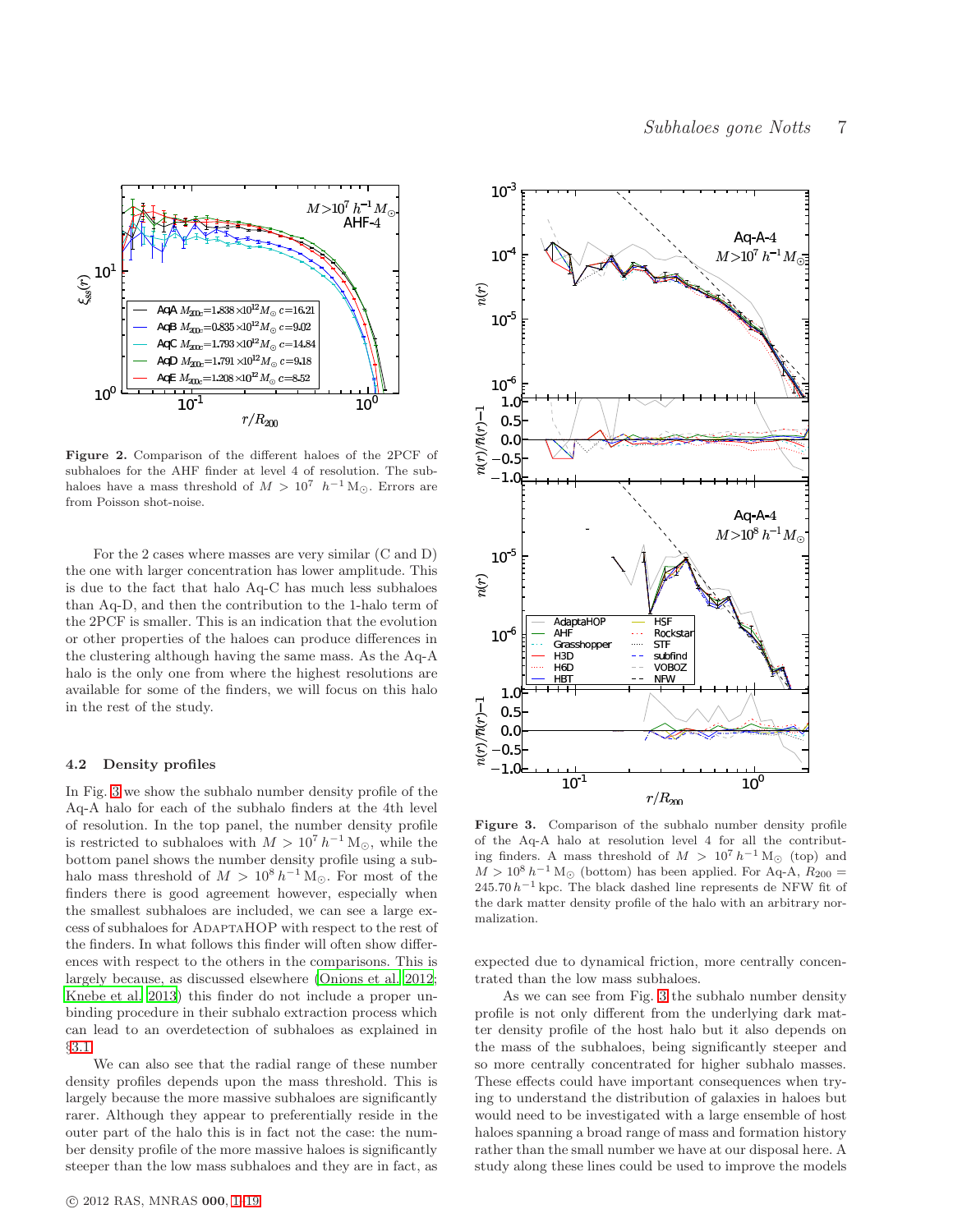

<span id="page-7-0"></span>Figure 4. Minimum radial distance to the halo centre that a subhalo below the stated mass first appears for all the different subhalo finders.

of subhalo statistics from the halo model [\(Cooray & Sheth](#page-15-35) [2002](#page-15-35); [Sheth & Jain 2003;](#page-16-15) [Giocoli et al. 2010](#page-15-36)).

In Fig. [4](#page-7-0) we study how stable the different finders are at recovering haloes of different masses as a function of distance from the halo centre. We recover the minimum radial distance where subhaloes below the stated mass first appear. A systematic offset in this figure would indicate a finder that was struggling to find subhaloes close to the halo centre. Due to their rarity more massive subhaloes are found farther from the halo centre than small subhaloes. The agreement between finders for the most massive subhaloes is remarkable but not exactly surprising: such large objects far from the halo centre are easy to spot. The scatter between the finders is larger in the low mass region where the presence or absence of a small object near the halo centre can make a difference.

The same trend appears for all the resolution levels, as seen in Table [3.](#page-8-0) Here we list the different values of  $R_{min}$ for two different subhalo mass thresholds  $(10^8 h^{-1} M_{\odot}$  and  $10^{9} h^{-1}$  M<sub>☉</sub>) at all 5 resolution levels. These measurements are shown for AHF, ROCKSTAR and SUBFIND, the only finders that reach the highest resolution level. First of all, we can see that the agreement between finders for the heaviest subhaloes is very good, with the exception of ROCKSTAR at level 3, where an exceptional subhalo is found very close to the centre. If we exclude these subhaloes, the ROCKSTAR agrees with the others. However, for the low mass subhaloes the agreement is not so good. This is not surprising because these small substructures can move dramatically within the halo when the extra small scale power is added to the initial power spectrum as the resolution is increased. This issue particularly affects the central regions of the halo which are highly non-linear. However, at a fixed resolution level the finders are trying to extract the same objects. For small masses we must be careful when we measure the distribution of subhaloes in the innermost regions as these structures are easy to miss. For large masses,  $R_{min}$  is not only common to all the resolutions but also in all the finders.



<span id="page-7-1"></span>Figure 5. Fractional mass of the host halo in subhaloes for the different finders as a function of the subhalo mass threshold in the Aq-A halo at resolution level 4. We restrict this analysis to within  $R_{200}$ .

The location of subhaloes within a larger halo and the distribution of these subhaloes with mass is a consequence of the interplay of the merging history of the halo, tidal stripping and dynamical friction. This has important implications for SHAM and other subhalo models. Firstly, it is necessary to assess the systematic uncertainties of one's subhalo finder as a function of resolution and radius (e.g., such that subhaloes in central regions aren't preferentially lost). Secondly, if one is confident with one's subhalo finder, it is necessary to account somehow for the subhaloes that have been lost and determine whether 'orphan' satellite galaxies have survived (e.g., [Hopkins et al. 2010\)](#page-15-37).

## <span id="page-7-2"></span>4.3 Mass Fractions

In Fig. [5](#page-7-1) we show the fractional mass of the host halo that is in subhaloes in the Aq-A halo at resolution level 4 for each of the subhalo finders. The values are shown in terms of mass threshold. We can see that each subhalo finder shows a different mass fraction, and the differences between them are approximately constant in the range between  $10^7 h^{-1}$  M<sub>☉</sub> and  $10^9 h^{-1}$  M<sub>☉</sub>, meaning that the differences are largely due to the size of the biggest subhaloes. We can see that GRASSHOPPER associates a lot of mass with the largest subhalo. This is also an important result from the perspective of SHAM models, as it implies that the dynamical friction time-scales and merger rates inferred from different halo-finding algorithms can vary significantly.

The radial distribution of subhalo mass has already been examined by [Onions et al. \(2012](#page-16-20)) who show the cumulative mass fraction of subhaloes as a function of their radial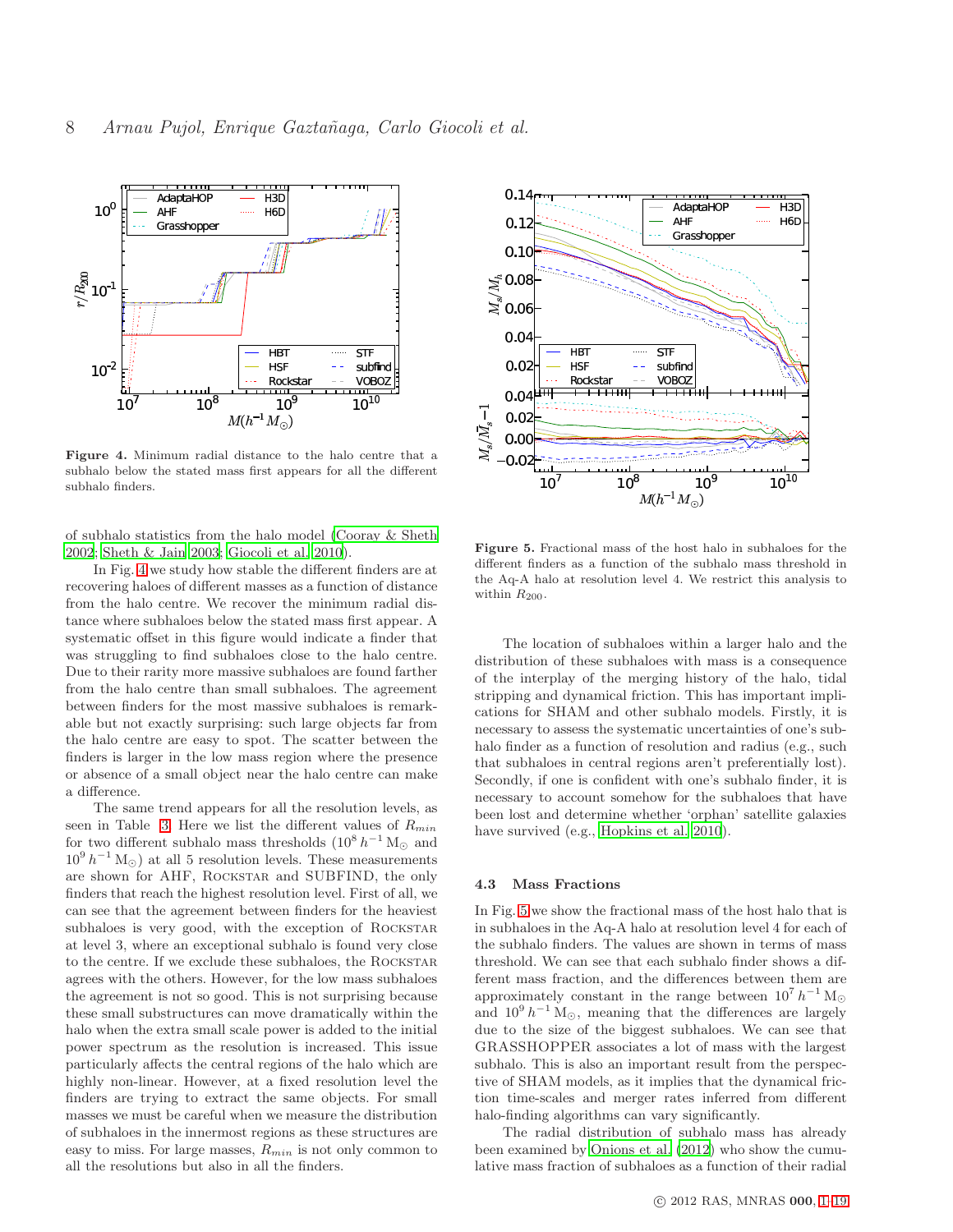|       | <b>AHF</b>                           |                                              | ROCKSTAR                              |                                      | <b>SUBFIND</b>                       |                                         |  |  |
|-------|--------------------------------------|----------------------------------------------|---------------------------------------|--------------------------------------|--------------------------------------|-----------------------------------------|--|--|
| Level | $10^8 h^{-1}$<br>$\cdot^1$ M $\odot$ | $^{-1}$ M $_{\odot}$<br>10 <sub>2</sub><br>h | $10^8 h^{-1}$<br>$^{-1}$ M $_{\odot}$ | $10^9$<br>$^{-1}$ M $_{\odot}$<br>h. | $10^8$<br>$^{-1}$ M $_{\odot}$<br>h. | $10^9$<br>$^{-1}$ M $_{\odot}$<br>$h^-$ |  |  |
|       | 0.04432                              | 0.33402                                      | 0.15591                               | 0.33389                              | 0.08659                              | 0.33395                                 |  |  |
| റ     | 0.07197                              | 0.34480                                      | 0.07190                               | 0.37981                              | 0.07193                              | 0.34472                                 |  |  |
| 3     | 0.03406                              | 0.32940                                      | 0.00171                               | 0.00171                              | 0.07818                              | 0.32933                                 |  |  |
|       | 0.06800                              | 0.37821                                      | 0.06789                               | 0.37827                              | 0.11624                              | 0.37815                                 |  |  |
| 5     | 0.13018                              | 0.30310                                      | 0.13065                               | 0.30300                              | 0.13067                              | 0.39331                                 |  |  |

 $R_{min}(R/R_{200})$  at different Mass thresholds

<span id="page-8-0"></span>Table 3. Values of  $R_{min}$  for subhalo mass thresholds of 10<sup>8</sup> h<sup>-1</sup> M<sub>☉</sub> and 10<sup>9</sup> h<sup>-1</sup> M<sub>☉</sub> as a function of resolution level for AHF, ROCKSTAR and SUBFIND. All the measurements are for the Aq-A halo.

distance from the halo centre. They found good agreement between the finders except for an excess of subhaloes for AdaptaHOP . This work and Fig. [5](#page-7-1) shows that most of the finders are apparently consistent in recovering the masses and radial distances of the subhaloes. This is studied in more detail in §[4.4.](#page-8-1)

## <span id="page-8-1"></span>4.4 Correlation Functions

In Fig. [6](#page-9-0) we show a comparison of the cross CF of subhaloes using different sample cuts. In all the subpanels we show the normalized differences of the finders with respect to the median, and we show the poisson shot-noise of AHF finder. Since this errors is very similar for all the finders we can assume that this error is a good representation of the shotnoise scatter of these comparisons. In the top left panel we show a comparison of the cross CF of subhaloes with  $M_s$  $10^7 h^{-1}$  M<sub>☉</sub> for the different finders, at resolution level 4. There is a good level of agreement between the different finders, apart from an excess in ADAPTAHOPand HOT6D. These results are consistent with those of §[4.2](#page-6-2) and §[4.3.](#page-7-2) On the other hand, we see from the top right panel of Fig. [6](#page-9-0) that the agreement is even better if we use a  $v_{\text{max}}$  threshold instead of a mass threshold. This is because  $v_{\text{max}}$  is less dependent on the finder than mass, as shown in Fig. 3 and 6 in [Onions et al. 2012](#page-16-20). This can be explained by the fact that for mass selected subhaloes the agreement between the finders depends strongly on how each finder defines the edge of the subhalo. However the peak of the rotation curve,  $v_{\text{max}}$ , is defined by the central part of the halo [\(Muldrew et al.](#page-15-21) [2011](#page-15-21)), so the differences between the finders in  $v_{\text{max}}$  are not so strong. In order to make a fair comparison between mass and  $v_{\text{max}}$  cuts we show in bottom panels the finder comparison by selecting the top 1000 subhaloes in mass (left) and  $v_{\text{max}}$  (right). We can see that the agreement between finders is stronger when we use the  $v_{\text{max}}$  cut, although in both cases there is a clear excess of ADAPTAHOP. As the results using density cuts are similar and present the same conclusions than using mass or  $v_{\text{max}}$  thresholds, we focus on the mass dependence of clustering in the paper and we include a study of the  $v_{\text{max}}$  dependence in the Appendix [A.](#page-16-34)

Fig. [7](#page-10-0) shows the 2PCF of subhaloes within  $R_{200}$  and with  $M > 10^7 h^{-1}$  M<sub>☉</sub> for all the different subhalo finders in Aq-A in resolution level 4. We can see an excess of subhaloes in HOT6D and the fact that the shot-noise errors of the 2PCF are smaller.

## <span id="page-8-2"></span>4.5 Resolution dependence

In order to see the convergence of the finders with the improving resolution, we used SUBFIND, ROCKSTAR and AHF, since they are the only finders to complete the anal-ysis of all the resolution levels. In Fig. [8](#page-11-0) we see how  $\xi_{ss}(r)$ depends on the resolution for these 3 subhalo finders. In order to avoid resolution effects due to small haloes at each level, we exclude all the subhaloes with less than 50 particles (so each level is resolved down to a different mass threshold according to Table [1\)](#page-2-0). The results for level 4 have already been presented for all finders above. First of all, we can see that levels 4 and 5 present distortions at the smallest scales with respect to the rest of the levels. So, a high resolution allows us to find subhaloes with smaller separations between them that we cannot detect at lower resolution. This is also an indication of the presence of subhaloes within subhaloes. Moreover, due to the lower subhalo number the shapes of levels 4 and 5 are also more irregular than those of the highest levels. This can give an idea of the scatter of  $\xi_{ss}$  at these scales due to the resolution of the simulation. As in the highest resolutions we are including smaller subhaloes, this comparison is also an indication that the smallest subhaloes smooth the shape of  $\xi_{ss}$ .

Surprisingly, finders appear in better agreement at intermediate resolutions. The discrepancies from level 5 are due to the poor resolution few subhaloes are detected. In levels 2 and 3 the scatter is very low ( $\lesssim$  5%). Given the agreement at this level we can say that the finders AHF, ROCKSTAR and SUBFIND present very small differences between them when  $\xi_{ss}$  includes all the subhaloes (with more than 50 particles). This is an important conclusion, since it means that the definition of subhalo would not affect the measurements of small scale clustering more than a few percent, and then measurements of high precision could be considered reliable. However, in the highest level of resolution the scatter becomes larger again, up to 10 percent. This discrepancy means that finders, at this level of resolution, have different capabilities of finding small substructure. Rockstar finds more subhaloes with the smallest masses, while SUBFIND tends to be more conservative and finds less subhaloes. The difference in the clustering seen in the last panel of Fig. [8](#page-11-0) can be an indication that these subhaloes found by ROCKSTAR are precisely the most clustered ones. These differences are only due to the differences in the algorithms of the finders. In general SUBFIND is one of the most conservative finders, in the sense that less particles tend to be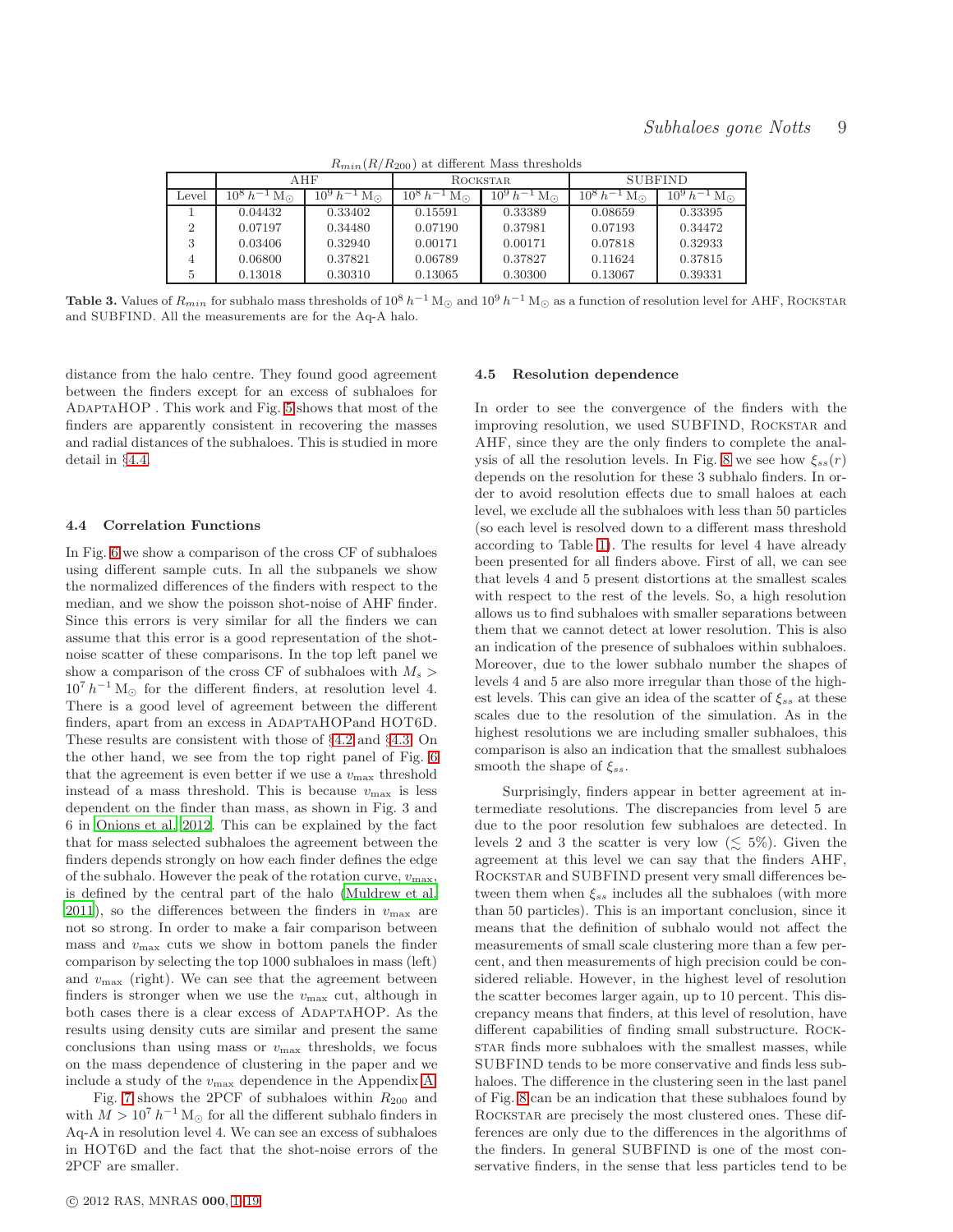

<span id="page-9-0"></span>Figure 6. Comparison between the different finders of the cross CF of subhaloes and the centre of the halo in Aq-A-4 for subhaloes with  $M > 10^7 h^{-1}$  M<sub>o</sub> (top left),  $v_{\text{max}} > 12$  km s<sup>-1</sup> (top right panel), and for top 1000 subhaloes in mass (bottom left panel) and top 1000 subhaloes in  $v_{\text{max}}$  (bottom right panel). In the upper part of these panels the black line and the error bars correspond to the median and the  $1\sigma$  percentiles respectively. In the subpanels we show the difference compared to this median. The error bars shown in the subpanels represent the poisson shot-noise of the AHF finder (all the finders are equivalent) centred in the median. For this halo  $R_{200} = 245.70 h^{-1}$  kpc.

assigned to the subhaloes. Then, for a given mass threshold SUBFIND presents fewer subhaloes. In the centre of the halo the density is higher and the disruption of the subhaloes is stronger. This can make it difficult to find small subhaloes unless a strong dynamical analysis is made. On the other hand, ROCKSTAR is designed to produce accurate dynamical analyses for the structures. This allows the detection of subhaloes which are being disrupted more easily, and also allows two different subhaloes which are crossing but not merging to be distinguished. We must also mention that some of these extra subhaloes in the centre can be artifacts. In the end, ROCKSTAR will find more subhaloes in the most clustered regions, and SUBFIND is designed

to be more conservative than the others when claiming a subhalo detection. From Fig. [8](#page-11-0) we can see that these differences appear in the highest resolution. It is important to mention that the galaxy distribution within a large halo is affected by the merging history of the haloes and subhaloes that make it, and because of this ROCKSTAR subhaloes may better reflect galaxy clustering at these small scales.

We analyse how  $\xi_{ss}(r)$  changes with resolution level in Fig. [9,](#page-12-0) where we see the resolution dependence of Rock-STAR with different mass thresholds (for  $v_{\text{max}}$  thresholds see Fig. [A3\)](#page-18-1). The top panel shows  $\xi_{ss}(r)$  in resolution levels 4 to 1 for subhaloes with  $M > 10^7 h^{-1}$  M<sub>☉</sub>. We have excluded level 5 since this mass is below 20 particles at this level. Al-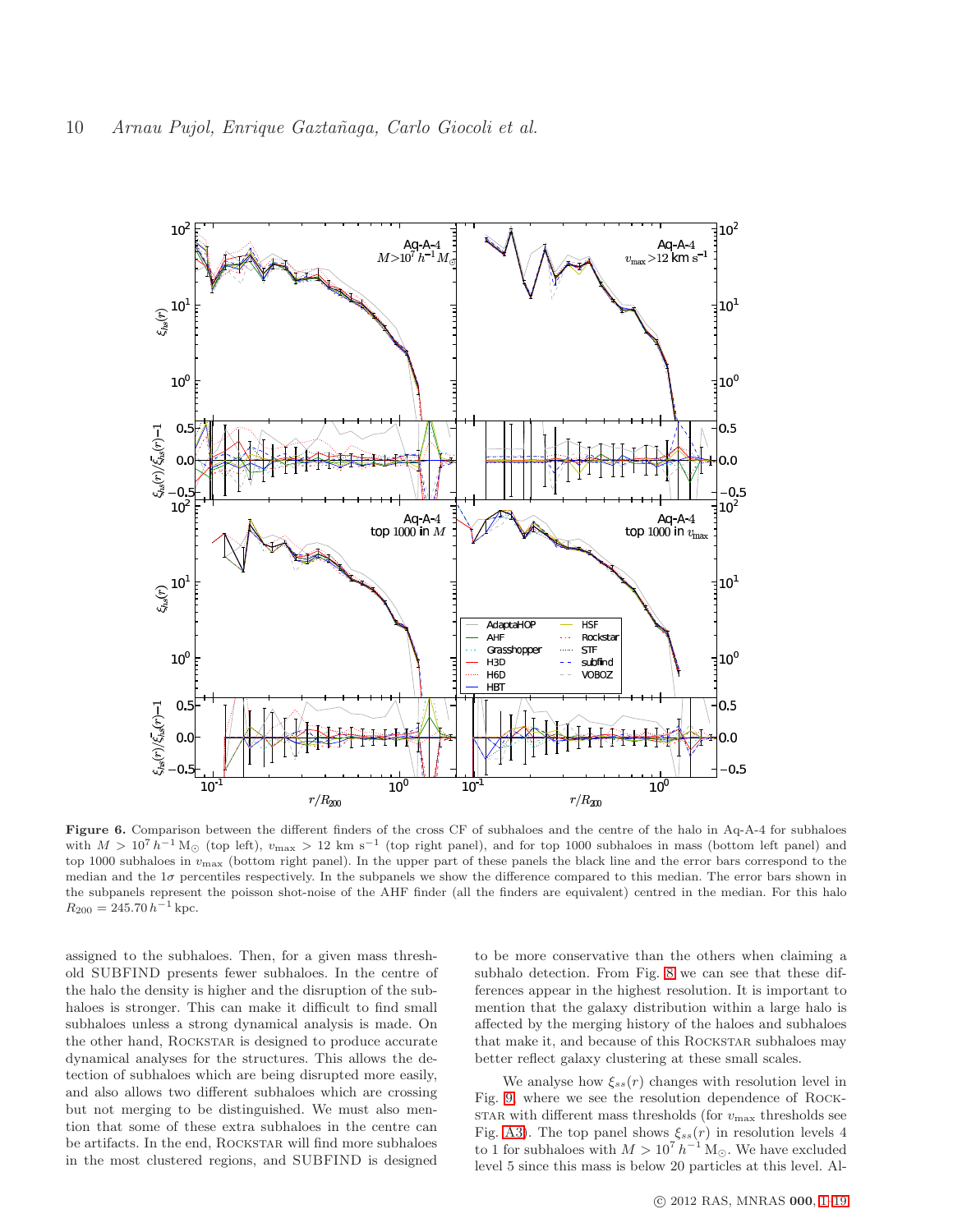

<span id="page-10-0"></span>Figure 7. Comparison between the different finders for the 2PCF of subhaloes with  $M > 10^7 h^{-1}$  M<sub>☉</sub> in the Aq-A halo at resolution level 4. Only subhaloes inside  $R_{200}$  are considered. The error bars are obtained as in Fig. [6.](#page-9-0)

though we only show results for ROCKSTAR, the other finders present similar results. The bottom panel shows the same plot for a mass threshold of  $M > 10^8 h^{-1} M_{\odot}$ . First of all, notice that for bottom panel with the highest mass threshold we cannot see a strong dependence of  $\xi_{ss}(r)$  on resolution. However in the top panel, with a lower mass threshold, we can see a clear dependence of clustering on the resolution, showing in the highest level a higher  $\xi_{ss}(r)$ , so the results in Aq-A-1 halo have not converged yet. In general, ROCKSTAR shows less convergence than the other finders. The resolution dependence in ROCKSTAR is stronger and affects larger subhaloes than for the other finders (AHF and SUBFIND). For these other finders we need to go to smaller subhaloes to see the same effect. As at each level we use the same threshold, the values of the clustering of these subhaloes are only dependent on the resolution. In other words, when the resolution is improved the subhalo clustering changes and an extra term appears in  $\xi_{ss}(r)$ . The extra term must come from the smallest subhaloes, since the largest ones do not show this term. This could be due to the appearance of small subhaloes included in big structures at the highest resolution level, which would suppose an indication of a 1-subhalo term in the 2PCF.

This effect is important for the smallest subhaloes and it can have implications for galaxy clustering. Although these subhaloes are small, they can originate from larger subhaloes that have lost much of their mass since they were accreted by the host halo. This can be important for some halo abundance matching and other halo models, because the detection of these subhaloes and their present and past properties can complicate the inferred presence and distribution of satellite galaxies in the inner regions of haloes. The differences may be important when comparing halo models of galaxy clustering to observed clustering at small scales (e.g., [Wetzel et al. 2009](#page-16-35); [Watson et al. 2012](#page-16-36)).

As a consequence of this, the dependence on mass must change with resolution, since the smallest subhaloes change their clustering faster than the largest ones. In order to see this explicitly, in Fig. [10](#page-12-1) we show the mass dependence of AHF in mass bins for the highest resolution level 1. We use bins instead of thresholds to see more clearly the mass dependence of clustering. The results for SUBFIND and ROCKSTAR are similar, although not shown. For the other resolution levels the dependence on mass is very weak or non-existent. At level 1 the smallest subhaloes are the ones with the highest  $\xi_{ss}(r)$ . This is due to the fact that, from Fig. [9,](#page-12-0) the smallest subhaloes increase their clustering with resolution faster than the most massive ones do. The effects of Fig. [9](#page-12-0) and [10](#page-12-1) are stronger if  $v_{\text{max}}$  dependence is studied instead of mass (see Figs. [A3](#page-18-1) and [A4\)](#page-18-0). At some point, the  $\xi_{ss}(r)$  of the smallest subhaloes reaches the  $\xi_{ss}(r)$  of the largest ones, and after that the mass (or  $v_{\text{max}}$ ) dependence is inverted. As this effect is due to the resolution of the simulation, we can say that at least for resolutions below level 1  $\xi_{ss}(r)$  is not sensitive to the relation between mass (or  $v_{\text{max}}$ ) and clustering. This is due to the fact that low resolutions are not able to detect small subhaloes because they simply don't contain enough particles. This result is important since there are no large scale simulations nowadays with the resolution of level 1, and for all these simulations we could be underestimating the clustering of the smallest subhaloes. If the difference is because of the inclusion of the substructure of subhaloes, we can say that one of the effects of including this 1-subhalo term is the inversion of the mass (or  $v_{\text{max}}$ ) dependence on clusteringat these scales.

#### 5 HALO MODEL

To describe the 2PCF and cross CF analytically, we follow the extended halo-model formalism developed by [Sheth & Jain \(2003](#page-16-15)) and [Giocoli et al. \(2010](#page-15-36)). Since real space convolutions are represented by multiplications in Fourier space, we first write the equations of the power spectra and then convert them to real space:

$$
\xi(r) = \frac{1}{2\pi^2} \int k^3 P(k) \frac{\sin(kr)}{kr} \frac{\mathrm{d}k}{k} \,. \tag{5}
$$

As in the halo model formalism for the matter power spectrum reconstruction [\(Scherrer & Bertschinger](#page-16-37) [1991](#page-16-37); [Seljak 2000](#page-16-9); [Scoccimarro et al. 2001](#page-16-10); [Cooray & Sheth](#page-15-35) [2002](#page-15-35)), the subhalo-subhalo power spectrum can be split into a Poisson term  $P_{ss,1H}(k)$  that describes the contribution from subhalo pairs within an individual halo (the 'one-halo term'), plus a large-scale term  $P_{ss,2H}(k)$  that describes the contribution from subhaloes in separate haloes (the 'twohalo term'):

<span id="page-10-1"></span>
$$
P_{ss}(k) = P_{ss,1H}(k) + P_{ss,2H}(k).
$$
 (6)

Both terms require knowledge of the subhalo spatial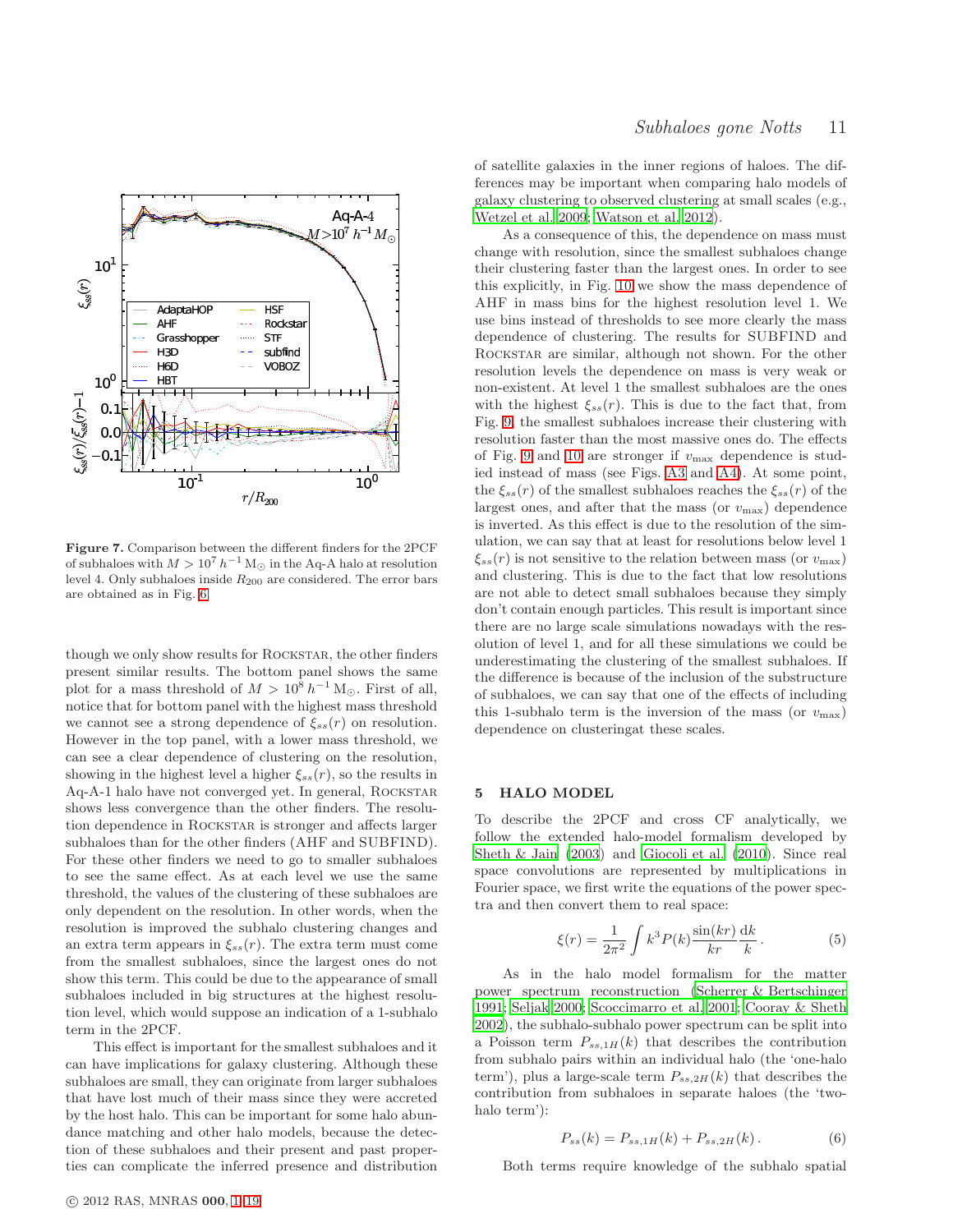

<span id="page-11-0"></span>Figure 8. The subhalo 2PCF of SUBFIND, ROCKSTAR and AHF in Aq-A at resolution levels 5,3,2 & 1 for subhaloes with more than 50 particles.

density distribution, and the halo and subhalo mass functions. In particular, the second term requires a model for the power spectrum of haloes with different mass  $P_{hh}(k|M_1, M_2)$ that with good approximation can be expressed as a function of the halo bias  $b(M)$  and the linear matter power spectrum  $P_{\text{lin}}(k)$ :

$$
P_{hh}(k|M_1, M_2) \approx b(M_1)b(M_2)P_{lin}(k). \tag{7}
$$

To model the spatial density distribution of subhaloes  $n_s$  around the center of a halo with mass M and concentration  $c = r_s/R_{200}$ , needed in the reconstruction of both the one-halo and the two-halo term in equation [\(6\)](#page-10-1), we adopt the analytical fitting function by [Gao et al. \(2004](#page-15-33)), motivated by an analysis of results from numerical simulations:

$$
f(\n(8)
$$

where x is the distance from the center in unit of  $R_{200}$ ,  $\alpha = 0.244, \beta = 2.75$  and  $N_{tot}(M|c)$  represents the total number of subhaloes within  $R_{200}$ , that we assume to depend both on host halo mass and concentration [\(De Lucia et al.](#page-15-38)

[2004](#page-15-38); [van den Bosch et al. 2005](#page-16-17); [Giocoli et al. 2008](#page-15-17), [2010](#page-15-14)). It has been observed that, at a given redshift, more massive haloes host on average more substructures than less massive ones, because of their lower formation redshift; in addition, at a fixed mass and redshift, more concentrated haloes host fewer structures than less concentrated ones [\(Gao et al.](#page-15-39) [2008](#page-15-39)). To compute the normalized Fourier transform of the subhalo distribution in a spherically symmetric system, we numerically solve the equation:

$$
u_s(k|c) = \int_0^{R_{200}} 4\pi r^2 \frac{\sin kr}{kr} f_s(r|c) dr,
$$
 (9)

where  $f_s(r|c)$  represents the normalized differential subhalo density distribution around the host halo center, i.e. with the condition that  $f_s$  (<  $R_{200}$ ) = 1.

Now we can write the one-halo and the two-halo term of the subhalo-subhalo power spectrum as follows:

<span id="page-11-1"></span>
$$
P_{ss,1H}(k) = \int_M \frac{n(M)}{\bar{N}_{tot}^2} \times
$$
  

$$
\int_c N_{tot}^2(M|c) u_s^2[k|c(M)] p(c|M)dc\mathrm{d}M,
$$
\n(10)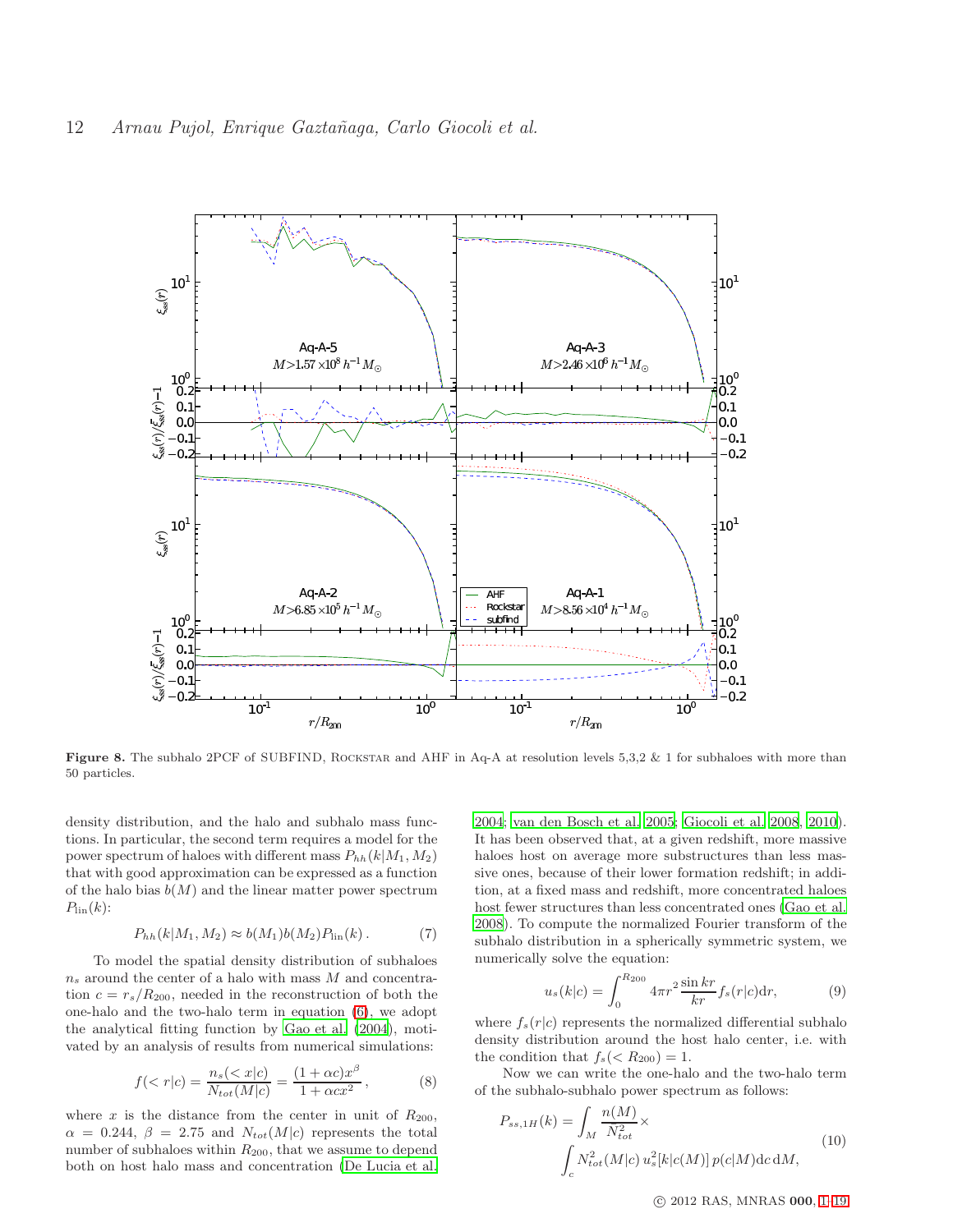

<span id="page-12-0"></span>Figure 9. The subhalo 2PCF of ROCKSTAR in Aq-A at 4 different resolution levels for two mass thresholds. In the top panel, the sample corresponds to subhaloes with  $M > 10^7 h^{-1} \,\rm M_\odot$ . The bottom panel shows subhaloes with  $M > 10^8 h^{-1} M_{\odot}$ .

<span id="page-12-3"></span>
$$
P_{ss,2H}(k) = P_{lin}(k) \left[ \int_M \frac{n(M)b(M)}{\bar{N}_{tot}} \times \int_c N_{tot}(M|c) u_s[k|c(M)]p(c|M)\mathrm{d}c\,\mathrm{d}M \right]^2.
$$
 (11)

where  $n(M)$  is the halo mass function,  $\bar{N}_{tot}$  the comoving mean number density of satellites in the universe,  $p(c|M)$ the log-normal scatter in concentration at fixed halo mass, and we explicitly express the mass dependence of concentration in  $u_s(k)$ .

For the halo-subhalo cross power spectrum we have, respectively:

<span id="page-12-2"></span>
$$
P_{hs,1H}(k) = \int_M \frac{n(M)}{\bar{N}_{tot}\bar{N}_{h,tot}} \times
$$
  

$$
\int_c N_{tot}(M|c) u_s[k|c(M)] p(c|M) dc dM,
$$
 (12)

and

<span id="page-12-4"></span>
$$
P_{hs,2H}(k) = P_{lin}(k) \int_{M_1} \frac{n(M_1)b(M_1)}{\bar{N}_{tot}} \times
$$

$$
\int_{c} N_{tot}(M_1|c) u_s[k|c(M_1)]p(c|M_1)dc\,dM_1 \times \qquad (13)
$$

$$
\int_{M_2} \frac{n(M_2)b(M_2)}{\bar{N}_{h,tot}} dM_2,
$$



<span id="page-12-1"></span>Figure 10. 2PCF of subhaloes from AHF for different mass thresholds as indicated in the panel for Aq-A resolution level 1.

where  $N_{h,tot}$  represents the comoving mean number density of haloes in the Universe. Note that [\(10\)](#page-11-1) and [\(12\)](#page-12-2), respectively, can be thought of as contributions from satellitesatellite and center-satellite terms in a halo [\(Sheth 2005](#page-16-38); [Skibba et al. 2006](#page-16-39)).

Since we are measuring the 2PCF and CF of the subhalo distribution within  $R_{200}$  in a single halo, the important terms will be *only* the Poisson ones  $P_{ss,1H}$  and  $P_{sh,1H}$ ; the large-scale terms [\(11\)](#page-12-3) and [\(13\)](#page-12-4) appear only when measurements in a simulation can be extended out to larger separations  $(r \gg R_{200})$ .

In Fig. [11](#page-13-0) we compare this halo-model description of the one-halo terms of  $\xi_{ss}(r)$  and  $\xi_{hs}(r)$  to the measured 2PCF and cross CF of the Aq-A-1 run. For this purpose, we have chosen to compare our analytical predictions to the SUBFIND catalogue, as the spatial subhalo density distribution model of [Gao et al. \(2004](#page-15-33)) has been tuned to a set of simulations in which subhaloes are identified with the same algorithm. For the halo and subhalo mass functions, we have adopted those from [Sheth & Tormen \(1999](#page-16-1)) and [Giocoli et al. \(2010](#page-15-14)), respectively. We have used the same halo parameters of the A-Aq-1 halo – the integrals on the mass function and on the concentration distribution are restricted around the halo parameters of the halo (see Table [1\)](#page-2-0) – and have adopted an arbitrary normalization, as was done for the measurements in the numerical simulation.

There is clearly very good agreement between the halo model prediction and the simulation, for both the subhalosubhalo and halo-subhalo clustering signals, over a wide range of scales. This lends support for the model, which provides a good description for the abundance and distribution of subhaloes around a host halo, as calibrated by [Gao et al.](#page-15-33) [\(2004](#page-15-33)) for cluster-size haloes and extended in this work to the Aquarius simulation. It also demonstrates that this simulation does not contain an atypical halo, in the sense that its substructures appear to be consistent with the average clustering properties of multiple haloes in other simulations [\(Gao et al. 2004](#page-15-33); [Giocoli et al. 2010](#page-15-14)).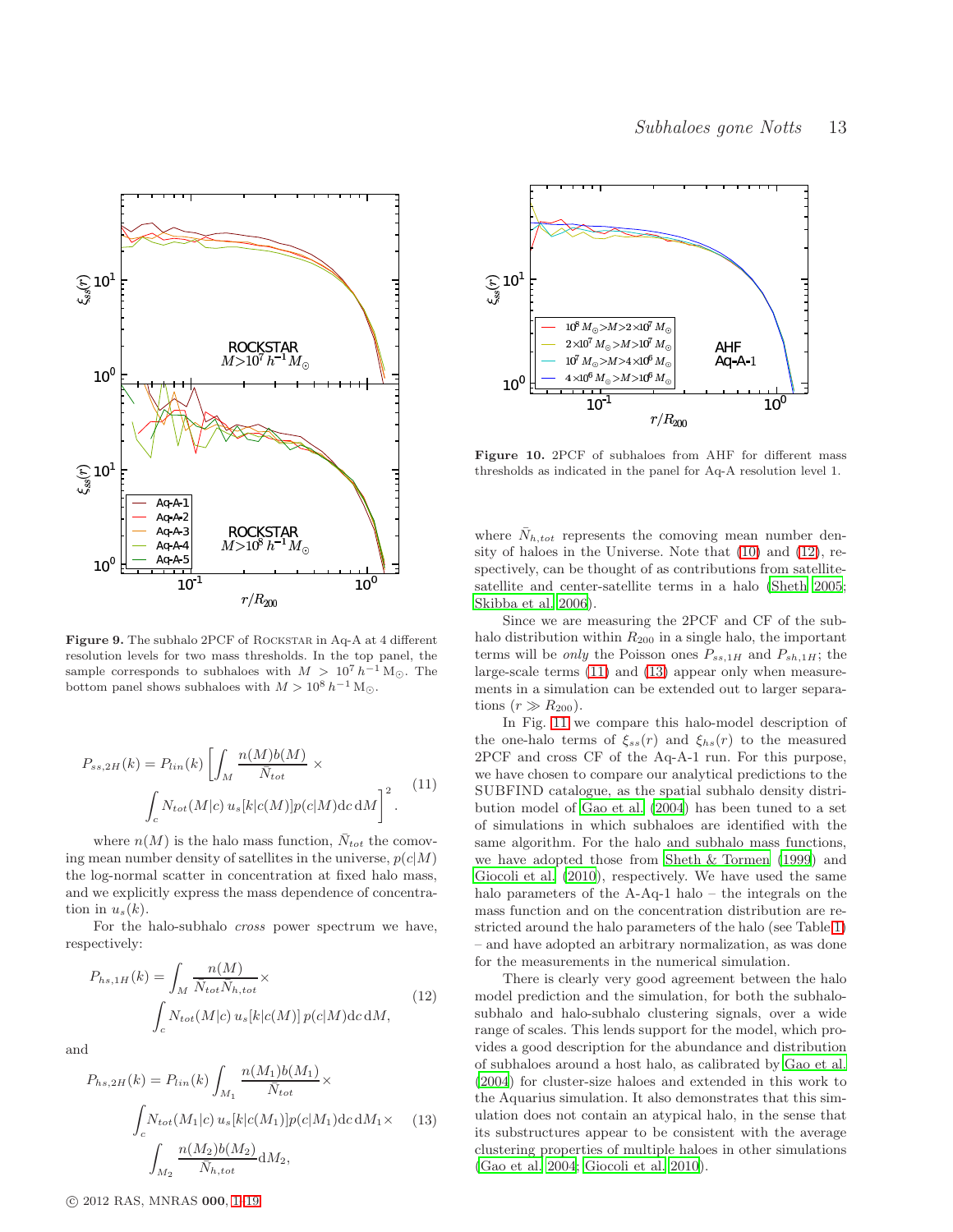

<span id="page-13-0"></span>Figure 11. Comparison of the two-point autocorrelation and cross-correlation functions of the extended halo-model formalism and the measurements of the Aq-A-1 run with the subhaloes identified with SUBFIND (similar to Fig. 1). The solid green and blue lines show the 2PCF and cross CF of the simulation, while the red dashed and dotted curves show the halo-model predictions, respectively. In the bottom frame we show the residuals of the measurements with respect to the halo model prediction.

#### 6 DISCUSSION AND CONCLUSIONS

Using a diverse set of subhalo finders, we studied the radial distribution of subhaloes inside Milky Way-like dark matter haloes as simulated within the framework of the Aquarius project. Our interest was focused on the number density profile and two-point correlation functions (2PCF), respectively, investigating any possible variations coming from the utilization of distinct finders as well as the convergence of the results across the different resolution levels of the simulation itself. This work forms part of our on-going "Subhalo Finder Comparison Project" described in greater detail elsewhere (e.g. [Knebe et al. 2013](#page-15-20)). And following the spirit of the previous comparisons, each code was only allowed to return a list of particle IDs from which a common post-processing pipeline calculated all relevant subhalo properties, including the position. However, this pipeline does not per-se feature an unbinding procedure which was still left to the actual finder in this study.

Our principal conclusions can be summarized as follows: (i) The number density profile and radial distribution of subhaloes in the Aquarius haloes is different to the under-

lying dark matter density profile described by the functional form proposed by NFW [\(Navarro et al. 1996](#page-15-22)). This is an important result, since in many studies and observations one assumes a NFW profile, also for the subhalo distribution. Even more, a deficit of subhaloes in the central regions of

the host actually led to the introduction of so-called 'orphan galaxies' in order to bring observations into agreement with simulations [\(Springel et al. 2001](#page-16-28); [Gao et al. 2004;](#page-15-40) [Guo et al.](#page-15-41) [2010](#page-15-41); [Frenk & White 2012](#page-15-42)): it can and does happen that a dark matter subhalo dissolves due to tidal forces (and lack of numerical resolution) while orbiting in its host halo (e.g. [Gill et al. 2004,](#page-15-43) for a study of these disrupted subhaloes). However, a galaxy having formed prior to this disruption and residing in it should survive longer than this subhalo. Therefore, it became standard practice to keep the galaxy alive even though its subhalo has disappeared, calling it 'orphan galaxy'.

(ii) The number density profile of subhaloes depends on the mass of the subhalo. For each subhalo mass, we have found a minimum distance from the halo centre that increases with subhalo mass (cf. Fig. [4\)](#page-7-0). This is due to the fact that massive subhaloes are rarer, and then it is difficult to find one of them close to the centre. But we also caution the reader that this result is weakened by the fact that practically every halo finder reduces the subhalo mass when placed closer to its host centre (cf. upper panel of Fig.8 in [Knebe et al. \(2011](#page-15-18)) and Fig. 4 in [Muldrew et al. \(2011](#page-15-21))).

(iii) The subhalo finders differ considerably on the fraction of mass in subhaloes with the deviations primarily driven by the most massive subhaloes (cf. Fig. [5\)](#page-7-1). We also confirmed (though not explicitly shown here) that most of the mass in subhaloes is localized outside  $0.4R_{200}$ , consistent with the previous result that the most massive subhaloes are found far from the halo centre.

(iv) All codes show a remarkable agreement on the cross CF and 2PCF inside the radius  $R_{200}$ . With the exception of AdaptaHOP finder, in most of the cases the agreement between finders is consistent with Poisson shot-noise errors. For the 2PCF using mass bins, we find 10% agreement between finders for  $r > 0.1R_{200}$ , although the shot-noise error decreases faster with r. This reassures us that correlation measurements inside (the virial part of) haloes are not influenced by the choice of the finder at the 10% level of accuracy.

(v) However, we did find that for both the lowest and highest resolution levels there are differences amongst the finders. The former can be attributed to poor resolution, whereas the latter clearly reveals differences in the codes: while the contrast for subhaloes in the very central regions increases some finders still struggle to detect those objects flying past the innermost centre of the host. Further, the highest resolution level shows clear signs of sub-subhaloes yet another possible challenge for halo finders.

(vi) The 2PCF of small subhaloes depends strongly on resolution, with increasing clustering for increasing resolutions. This effect is stronger when a  $v_{\text{max}}$  threshold is applied and for small subhaloes. For  $v_{\text{max}} > 7 \text{ km s}^{-1}$ , the 2PCF increases between 10% and 30% (with a shot-noise uncertainty of  $5 - 10\%$ ) at the highest resolution. This can be an indication of an extra term of the 2PCF detected in the highest resolution, probably the 1-subhalo term of the correlations (i.e. the existence of sub-subhaloes). As this effect is stronger for the smallest subhaloes, the mass dependence of clustering depends on the resolution, too. In particular, we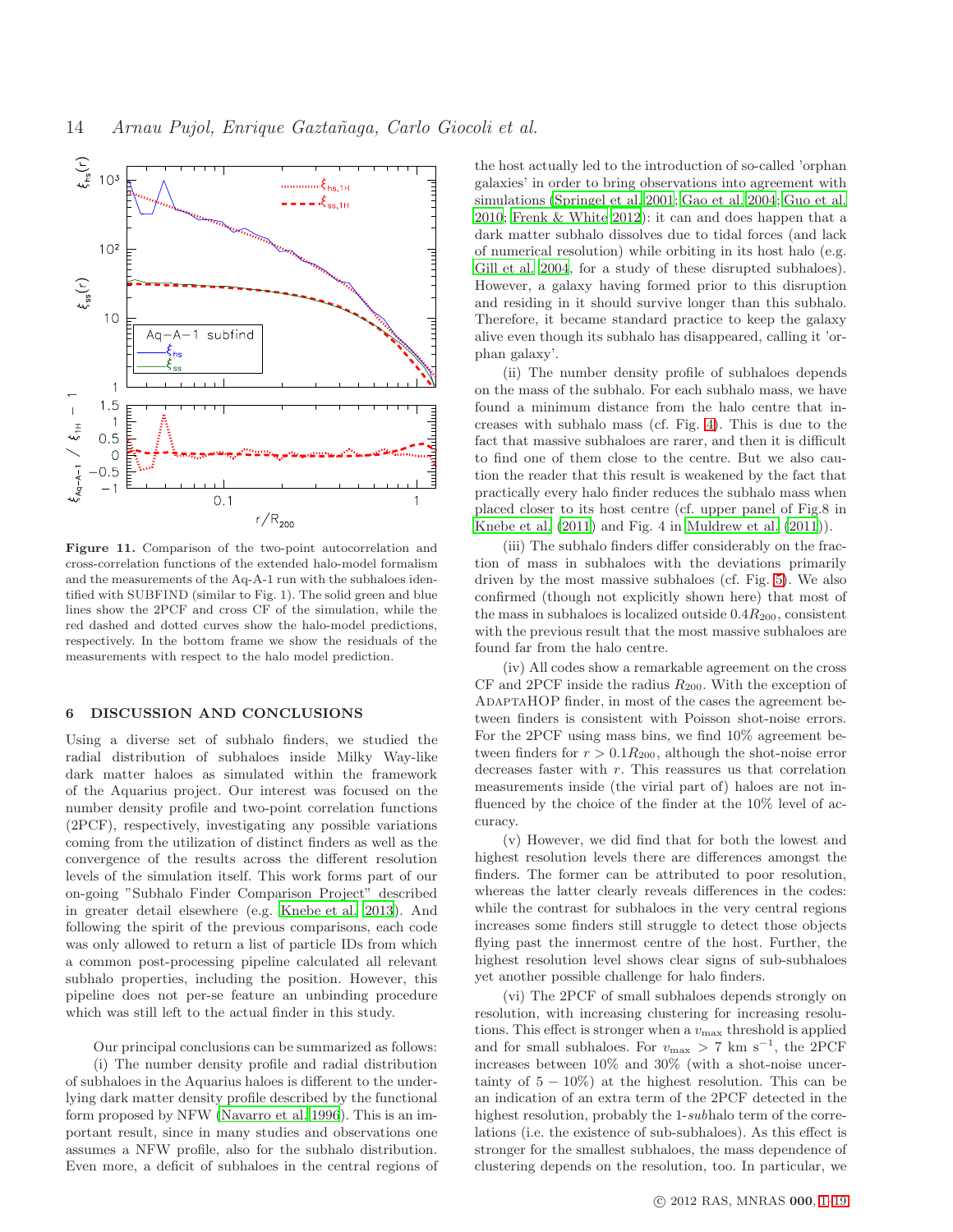see that at level 1 there is an anti-correlation between clustering and mass. The importance of this result resides in the fact that, as there are no large scale simulations with this resolution to-date, the clustering of the smallest subhaloes in these simulation can be systematically underestimated.

(vii) We confirm aforementioned findings when using  $v_{\text{max}}$  as opposed to mass cuts (cf. Appendix [A\)](#page-16-34), albeit a stronger dependence on  $v_{\text{max}}$ . When a  $v_{\text{max}}$  cut is applied, the difference between finders is smaller than the 5% level for  $r > 0.2R_{200}$ , an agreement consistent with the Poisson shot-noise. As  $v_{max}$  retains more information about the past of the subhaloes and provides a more suitable measure when comparing to observations, this result will have more importance for the implications in galaxy formation.

All these results certainly contribute to the understanding of the substructure distribution within dark matter haloes and how much their distribution depends on the finder algorithm and the resolution of the simulation. Moreover, substructure clustering plays an important role for galaxy formation models, because satellite galaxies are expected to follow the subhalo gravitational potentials. Methods such as Sub-Halo Abundance Matching (SHAM) often make this assumption, and Semi-Analytical Models (SAM) model baryonic processes according to the properties of the subhaloes and their merger trees. In these cases, the properties of the subhaloes affect inferred properties of the galaxy population, and a correct definition/identification of subhaloes is crucial. For a given model, using different subhalo finders can produce different galaxy distributions and galaxy-subhalo relations. These differences make it difficult to compare galaxy formation models and their predictions if their assumptions about subhalo definition and identification are treated differently.

Also, HOD models populate galaxies in simulations to infer halo properties from observations, usually a NFW profile of the galaxies in haloes is assumed. But if galaxies follow the subhalo distribution instead of the dark matter field, then the measurement of the subhaloes can also be used in the HOD models to improve the radial distribution of galaxies in haloes.

Improving the resolution of the simulation is also crucial, since we have seen that many subhaloes are lost in the lowest resolution simulations, and they have important consequences for the resulting subhalo clustering. Most of these lost subhaloes are rather small and live in the densest regions of their host, but in these cases they could have been more massive and experienced severe tidal stripping, respectively. If one uses abundance matching to populate galaxies in simulations when the resolution is insufficient, if one is using present subhalo mass or  $v_{\text{max}}$  (or also these quantities at the time of accretion), one could be missing an important fraction of galaxies in the centre of the haloes, and workers in the field try to circumvent this by introducing aforementioned orphan galaxies [\(Springel et al. 2001](#page-16-28); [Gao et al.](#page-15-40) [2004](#page-15-40); [Guo et al. 2010](#page-15-41); [Frenk & White 2012\)](#page-15-42). It is therefore important to consistently track haloes and subhaloes when associating them with galaxy populations.

As already highlighted previously [\(Onions et al. 2013](#page-16-21)), the (non-)removal of unbound particles will leave an impact on subhalo properties, too – something again confirmed in this work: we have found that ADAPTAHOP show important differences to the rest of the finders, since it does not include a (faithful) removal of unbound particles. ADAPTA-HOP does not eliminate the background particles from the host – unbound to the subhalo – which produces an overestimation of the number of small subhaloes, especially in the central parts of the halo. This effect clearly leaves an imprint in the number density profile and correlation functions.

The implications of our results also extend to the interpretation of ongoing and upcoming galaxy surveys measuring a fair fraction of the observable Universe (just to name a few, BOSS, PAU, WiggleZ, eBOSS, BigBOSS, DESpec, PanSTARRS, DES, HSC, Euclid, WFIRST, etc.). For their interpretation of the 2-point galaxy correlation function (or alternatively the power spectrum) is commonly used and hence needs to be determined to unprecedented accuracy (e.g. [Smith et al. 2012](#page-16-40)). As we have just seen, the 1-halo and in particular the 1-subhalo term is sensitive to the applied halo finder. Further work and analysis in high resolution cosmological simulations are needed to better understand this.

But all our results have to be taken with a grain of salt: as one single halo does not represent a homogeneous distribution, we must be careful with the definition and interpretation of the 2PCF. We use a theoretical normalization where we assume an infinite and completely homogeneous random field. The results converge to the random sample normalization when the volume of the random sample is large enough. We need to assume an arbitrary mean density of subhaloes, since we cannot measure the abundance of subhaloes expected for a large simulation because there are no large simulations with the resolution of these Aquarius haloes. This measurement of the 2PCF must be understood as the contribution that the halo would give to the 1-halo term of the 2PCF of a large and homogeneous simulation, since it reflects the number of pairs of subhaloes found inside the halo, with an arbitrary amplitude due to the unknown mean number density of subhaloes.

## ACKNOWLEDGEMENTS

The work in this paper was initiated at the Subhaloes going Notts workshop in Dovedale, which was funded by the European Commissions Framework Programme 7, through the Marie Curie Initial Training Network CosmoComp (PITN-GA-2009- 238356). We wish to thank the Virgo Consortium for allowing the use of the Aquarius data set.

The authors contributed in the following ways to this paper: AP, EG, CG, AK, FRP, RAS undertook this project. They performed the analysis presented and wrote the paper. AP is a PhD student supervised by EG. FRP, AK, HL, JO and SIM organized and ran the workshop at which this study was initiated. They designed the comparison study and planned and organized the data. The other authors provided results and descriptions of their algorithms as well as having an opportunity to proof read and comment on the paper.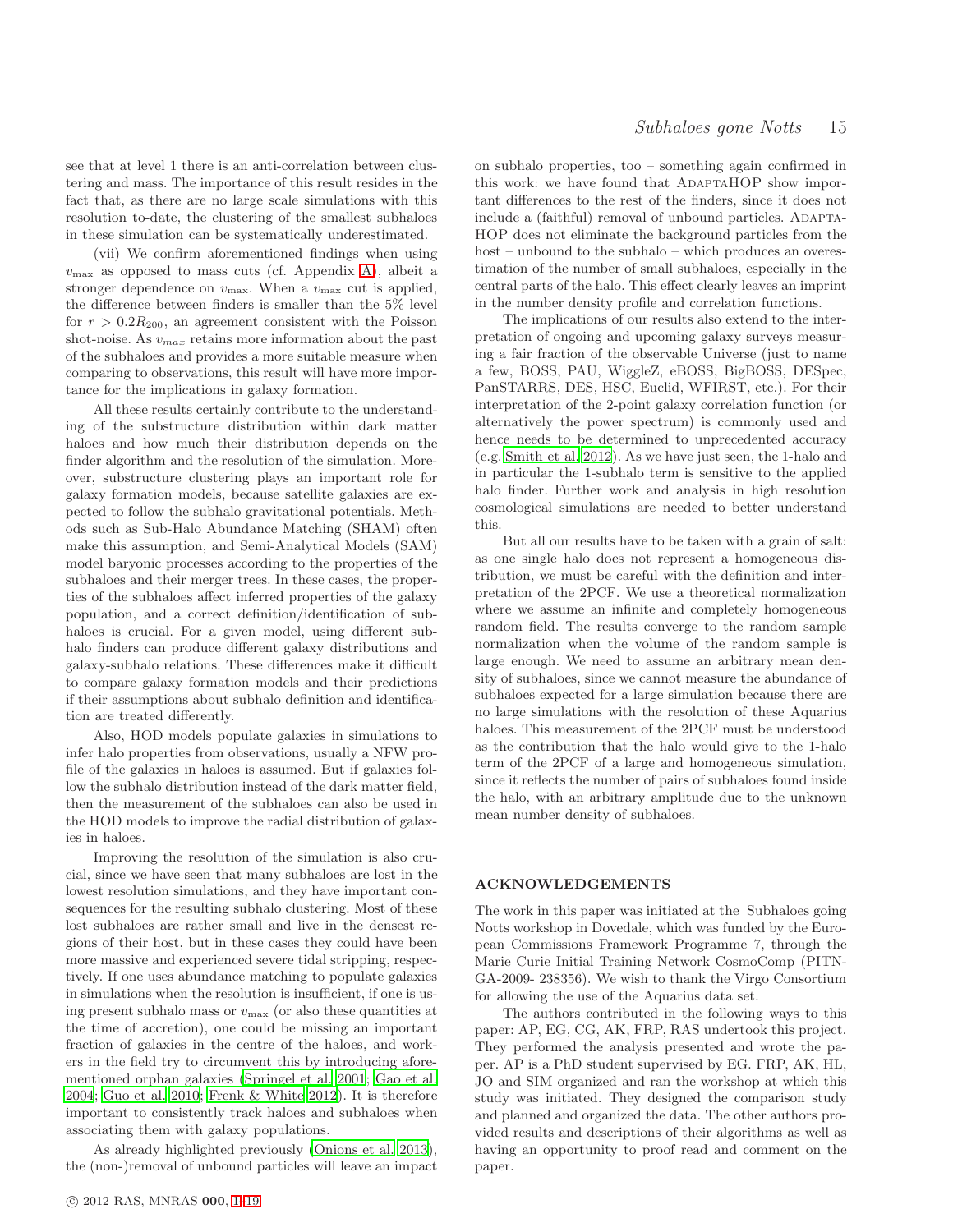The authors wish to thank Ravi Sheth for valuable discussions about modeling subhalo correlation functions.

YA receives financial support from project AYA2010- 21887-C04-03 from the former Ministerio de Ciencia e Innovacin (MICINN, Spain), as well as the Ramn y Cajal programme (RyC-2011-09461), now managed by the Ministerio de Economa y Competitividad. CG's research is part of the project GLENCO, funded under the European Seventh Framework Programme, Ideas, Grant Agreement n.259349. AK is supported by the MICINN in Spain through the Ramón y Cajal programme as well as the grants AYA 2009-13875-C03-02, AYA2009-12792-C03-03, CSD2009-00064, CAM S2009/ESP-1496 (from the ASTRO-MADRID network) and the Ministerio de Economa y Competitividad (MINECO) through grant AYA2012-31101. He further thanks East River Pipe for the gasoline age. HL acknowledges a fellowship from the European Commissions Framework Programme 7, through the Marie Curie Initial Training Network CosmoComp (PITN-GA-2009-238356). A.P. is supported by beca FI from Generalitat de Catalunya. Funding for this project was partially provided by the MICINN, project AYA2009-13936, Consolider-Ingenio CSD2007- 00060, European Commission Marie Curie Initial Training Network CosmoComp (PITN-GA-2009-238356), research project 2009- SGR-1398 from Generalitat de Catalunya. RAS is supported by the NSF grant AST-1055081. SIM acknowledges the support of the STFC Studentship Enhancement Program (STEP).

## REFERENCES

- <span id="page-15-27"></span>Ascasibar Y., 2010, Computer Physics Communications, 181, 1438
- <span id="page-15-26"></span>Ascasibar Y., Binney J., 2005, MNRAS, 356, 872
- <span id="page-15-8"></span>Avila-Reese V., Colín P., Gottlöber S., Firmani C., Maulbetsch C., 2005, ApJ, 634, 51
- <span id="page-15-16"></span>Behroozi P. S., Conroy C., Wechsler R. H., 2010, ApJ, 717, 379
- <span id="page-15-29"></span>Behroozi P. S., Wechsler R. H., Wu H.-Y., 2013, ApJ, 762, 109
- <span id="page-15-10"></span>Benson A. J., Cole S., Frenk C. S., Baugh C. M., Lacey C. G., 2000, MNRAS, 311, 793
- <span id="page-15-11"></span>Berlind A. A., Weinberg D. H., 2002, ApJ, 575, 587
- <span id="page-15-15"></span>Conroy C., Wechsler R. H., Kravtsov A. V., 2006, ApJ, 647, 201
- <span id="page-15-12"></span>Cooray A., 2006, MNRAS, 365, 842
- <span id="page-15-35"></span>Cooray A., Sheth R., 2002, PhysRep, 372, 1
- <span id="page-15-38"></span>De Lucia G., Kauffmann G., Springel V., White S. D. M., Lanzoni B., Stoehr F., Tormen G., Yoshida N., 2004, MN-RAS, 348, 333
- <span id="page-15-7"></span>Duffy A. R., Schaye J., Kay S. T., Dalla Vecchia C., 2008, MNRAS, 390, L64
- <span id="page-15-19"></span>Elahi P. J., Han J., Lux H., Ascasibar Y., Behroozi P., Knebe A., Muldrew S. I., Onions J., Pearce F., 2013, MN-RAS, 433, 1537
- <span id="page-15-30"></span>Elahi P. J., Thacker R. J., Widrow L. M., 2011, MNRAS, 418, 320
- <span id="page-15-42"></span>Frenk C. S., White S. D. M., 2012, Annalen der Physik, 524, 507
- <span id="page-15-40"></span>Gao L., De Lucia G., White S. D. M., Jenkins A., 2004, MNRAS, 352, L1
- <span id="page-15-39"></span>Gao L., Navarro J. F., Cole S., Frenk C. S., White S. D. M., Springel V., Jenkins A., Neto A. F., 2008, MNRAS, 387, 536
- <span id="page-15-33"></span>Gao L., White S. D. M., Jenkins A., Stoehr F., Springel V., 2004, MNRAS, 355, 819
- <span id="page-15-23"></span>Gill S. P. D., Knebe A., Gibson B. K., 2004, MNRAS, 351, 399
- <span id="page-15-43"></span>Gill S. P. D., Knebe A., Gibson B. K., Dopita M. A., 2004, MNRAS, 351, 410
- <span id="page-15-36"></span>Giocoli C., Bartelmann M., Sheth R. K., Cacciato M., 2010, MNRAS, 408, 300
- <span id="page-15-1"></span>Giocoli C., Tormen G., Sheth R. K., 2012, MNRAS, 422, 185
- <span id="page-15-14"></span>Giocoli C., Tormen G., Sheth R. K., van den Bosch F. C., 2010, MNRAS, 404, 502
- <span id="page-15-17"></span>Giocoli C., Tormen G., van den Bosch F. C., 2008, MNRAS, 386, 2135
- <span id="page-15-41"></span>Guo Q., White S., Li C., Boylan-Kolchin M., 2010, MN-RAS, 404, 1111
- <span id="page-15-25"></span>Han J., Jing Y., Wang H., Wang W., 2011, in Galaxy Formation Resolving Subhalos' Lives with the Hierarchical Bound-Tracing Algorithm. p. 175P
- <span id="page-15-13"></span>Hearin A. P., Zentner A. R., Berlind A. A., Newman J. A., 2013, MNRAS, 433, 659
- <span id="page-15-37"></span>Hopkins P. F., Croton D., Bundy K., Khochfar S., van den Bosch F., Somerville R. S., Wetzel A., Keres D., Hernquist L., Stewart K., Younger J. D., Genel S., Ma C.-P., 2010, ApJ, 724, 915
- <span id="page-15-9"></span>Jing Y. P., Mo H. J., Boerner G., 1998, ApJ, 494, 1
- <span id="page-15-34"></span>Klypin A. A., Trujillo-Gomez S., Primack J., 2011, ApJ, 740, 102
- <span id="page-15-18"></span>Knebe A., Knollmann S. R., Muldrew S. I., Pearce F. R., Aragon-Calvo M. A., Ascasibar Y., Behroozi P. S., Ceverino D., et al. 2011, MNRAS, 415, 2293
- <span id="page-15-20"></span>Knebe A., Pearce F. R., Lux H., Ascasibar Y., Behroozi P., Casado J., Corbett Moran C., Diemand J., et al. 2013, ArXiv e-prints
- <span id="page-15-24"></span>Knollmann S. R., Knebe A., 2009, ApJS, 182, 608
- <span id="page-15-31"></span>Landy S. D., Szalay A. S., 1993, ApJ, 412, 64
- <span id="page-15-32"></span>Macciò A. V., Dutton A. A., van den Bosch F. C., 2008, MNRAS, 391, 1940
- <span id="page-15-5"></span>Macciò A. V., Dutton A. A., van den Bosch F. C., Moore B., Potter D., Stadel J., 2007, MNRAS, 378, 55
- <span id="page-15-28"></span>Maciejewski M., Colombi S., Springel V., Alard C., Bouchet F. R., 2009, MNRAS, 396, 1329
- <span id="page-15-0"></span>Mo H. J., White S. D. M., 1996, MNRAS, 282, 347
- <span id="page-15-4"></span>Moore B., Quinn T., Governato F., Stadel J., Lake G., 1999, MNRAS, 310, 1147
- <span id="page-15-21"></span>Muldrew S. I., Pearce F. R., Power C., 2011, MNRAS, 410, 2617
- <span id="page-15-22"></span>Navarro J. F., Frenk C. S., White S. D. M., 1996, ApJ, 462, 563
- <span id="page-15-3"></span>Navarro J. F., Frenk C. S., White S. D. M., 1997, ApJ, 490, 493
- <span id="page-15-2"></span>Neistein E., Macciò A. V., Dekel A., 2010, MNRAS, 403, 984
- <span id="page-15-6"></span>Neto A. F., Gao L., Bett P., Cole S., Navarro J. F., Frenk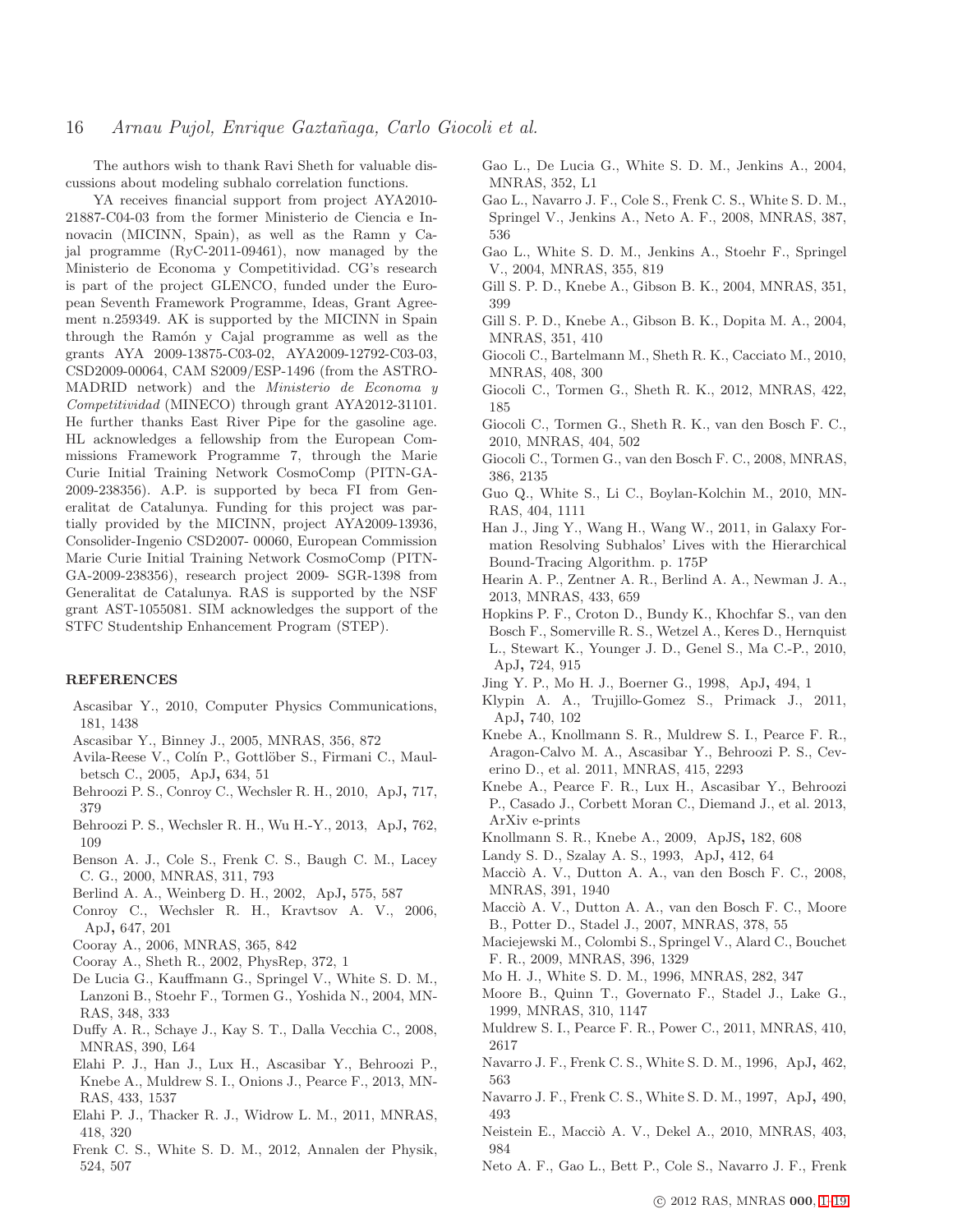C. S., White S. D. M., Springel V., Jenkins A., 2007, MN-RAS, 381, 1450

- <span id="page-16-29"></span>Neyrinck M. C., Gnedin N. Y., Hamilton A. J. S., 2005, MNRAS, 356, 1222
- <span id="page-16-21"></span>Onions J., Ascasibar Y., Behroozi P., Casado J., Elahi P., Han J., Knebe A., Lux H., Merchán M. E., Muldrew S. I., Neyrinck M., Old L., Pearce F. R., Potter D., Ruiz A. N., Sgró M. A., Tweed D., Yue T., 2013, MNRAS, 429, 2739
- <span id="page-16-20"></span>Onions J., Knebe A., Pearce F. R., Muldrew S. I., Lux H., Knollmann S. R., Ascasibar Y., Behroozi P., et al. 2012, MNRAS, 423, 1200
- <span id="page-16-11"></span>Peacock J. A., Smith R. E., 2000, MNRAS, 318, 1144
- <span id="page-16-14"></span>Reddick R. M., Wechsler R. H., Tinker J. L., Behroozi P. S., 2013, ApJ, 771, 30
- <span id="page-16-37"></span>Scherrer R. J., Bertschinger E., 1991, ApJ, 381, 349
- <span id="page-16-10"></span>Scoccimarro R., Sheth R. K., Hui L., Jain B., 2001, ApJ, 546, 20
- <span id="page-16-9"></span>Seljak U., 2000, MNRAS, 318, 203
- <span id="page-16-38"></span>Sheth R. K., 2005, MNRAS, 364, 796
- <span id="page-16-4"></span>Sheth R. K., Diaferio A., Hui L., Scoccimarro R., 2001, MNRAS, 326, 463
- <span id="page-16-15"></span>Sheth R. K., Jain B., 2003, MNRAS, 345, 529
- <span id="page-16-1"></span>Sheth R. K., Tormen G., 1999, MNRAS, 308, 119
- <span id="page-16-39"></span>Skibba R., Sheth R. K., Connolly A. J., Scranton R., 2006, MNRAS, 369, 68
- <span id="page-16-7"></span>Skibba R. A., Macciò A. V., 2011, MNRAS, 416, 2388
- <span id="page-16-40"></span>Smith R. E., Reed D. S., Potter D., Marian L., Crocce M., Moore B., 2012, ArXiv e-prints
- <span id="page-16-24"></span>Springel V., Wang J., Vogelsberger M., Ludlow A., Jenkins A., Helmi A., Navarro J. F., Frenk C. S., White S. D. M., 2008, MNRAS, 391, 1685
- <span id="page-16-25"></span>Springel V., White S. D. M., Jenkins A., Frenk C. S., Yoshida N., Gao L., Navarro J., Thacker R., et al. 2005, Nature, 435, 629
- <span id="page-16-28"></span>Springel V., White S. D. M., Tormen G., Kauffmann G., 2001, MNRAS, 328, 726
- <span id="page-16-22"></span>Srisawat C., Knebe A., Pearce F. R., Schneider A., Thomas P. A., Behroozi P., Dolag K., Elahi P. J., Han J., Helly J., Jing Y., Jung I., Lee J., Mao Y. Y., Onions J., Rodriguez-Gomez V., Tweed D., Yi S. K., 2013, ArXiv e-prints
- <span id="page-16-27"></span>Stadel J. G., 2001, PhD thesis, University of Washington
- <span id="page-16-3"></span>Tinker J., Kravtsov A. V., Klypin A., Abazajian K., Warren M., Yepes G., Gottlöber S., Holz D. E., 2008, ApJ, 688, 709
- <span id="page-16-5"></span>Tinker J. L., Robertson B. E., Kravtsov A. V., Klypin A., Warren M. S., Yepes G., Gottlöber S., 2010, ApJ, 724, 878
- <span id="page-16-23"></span>Tormen G., Moscardini L., Yoshida N., 2004, MNRAS, 350, 1397
- <span id="page-16-16"></span>Trujillo-Gomez S., Klypin A., Primack J., Romanowsky A. J., 2011, ApJ, 742, 16
- <span id="page-16-26"></span>Tweed D., Devriendt J., Blaizot J., Colombi S., Slyz A., 2009, A&A, 506, 647
- <span id="page-16-17"></span>van den Bosch F. C., Tormen G., Giocoli C., 2005, MNRAS, 359, 1029
- <span id="page-16-13"></span>van den Bosch F. C., Yang X., Mo H. J., Weinmann S. M., Macciò A. V., More S., Cacciato M., Skibba R., Kang X., 2007, MNRAS, 376, 841
- <span id="page-16-2"></span>Warren M. S., Abazajian K., Holz D. E., Teodoro L., 2006,



<span id="page-16-41"></span>Figure A1. Comparison between the different finders of the 2PCF of subhaloes with  $v_{\text{max}} > 12 \text{ km s}^{-1}$  in the Aq-A halo at level 4 of resolution. The black line and the error bars in the upper part correspond to the median and the  $1\sigma$  percentiles respectively, while in the bottom subplot the error bars represent the Poisson shot-noise of the AHF finder (the other finders are equivalent).

ApJ, 646, 881

- <span id="page-16-36"></span>Watson D. F., Berlind A. A., McBride C. K., Hogg D. W., Jiang T., 2012, ApJ, 749, 83
- <span id="page-16-6"></span>Wechsler R. H., Bullock J. S., Primack J. R., Kravtsov A. V., Dekel A., 2002, ApJ, 568, 52
- <span id="page-16-35"></span>Wetzel A. R., Cohn J. D., White M., 2009, MNRAS, 394, 2182
- <span id="page-16-0"></span>White S. D. M., Rees M. J., 1978, MNRAS, 183, 341
- <span id="page-16-33"></span>Wojtak R., Mamon G. A., 2013, MNRAS, 428, 2407
- <span id="page-16-8"></span>Wong A. W. C., Taylor J. E., 2012, ApJ, 757, 102
- <span id="page-16-19"></span>Wu H.-Y., Hahn O., Wechsler R. H., Behroozi P. S., Mao Y.-Y., 2013, ApJ, 767, 23
- <span id="page-16-12"></span>Yang X., Mo H. J., van den Bosch F. C., 2003, MNRAS, 339, 1057
- <span id="page-16-32"></span>Yang X., Mo H. J., van den Bosch F. C., Weinmann S. M., Li C., Jing Y. P., 2005, MNRAS, 362, 711
- <span id="page-16-31"></span>Zehavi I., Zheng Z., Weinberg D. H., Blanton M. R., Bahcall N. A., Berlind A. A., Brinkmann J., Frieman J. A., et al. 2011, ApJ, 736, 59
- <span id="page-16-18"></span>Zentner A. R., Kravtsov A. V., Gnedin O. Y., Klypin A. A., 2005, ApJ, 629, 219
- <span id="page-16-30"></span>Zheng Z., Coil A. L., Zehavi I., 2007, ApJ, 667, 760

## <span id="page-16-34"></span>APPENDIX A: V<sub>MAX</sub> DEPENDENCE

In this Appendix we explore the same study as in §[4](#page-5-1) but using  $v_{\text{max}}$  instead of mass as the subhalo property studied.

In Fig. [A1](#page-16-41) we see  $\xi_{ss}(r)$  for subhaloes with  $v_{\text{max}} >$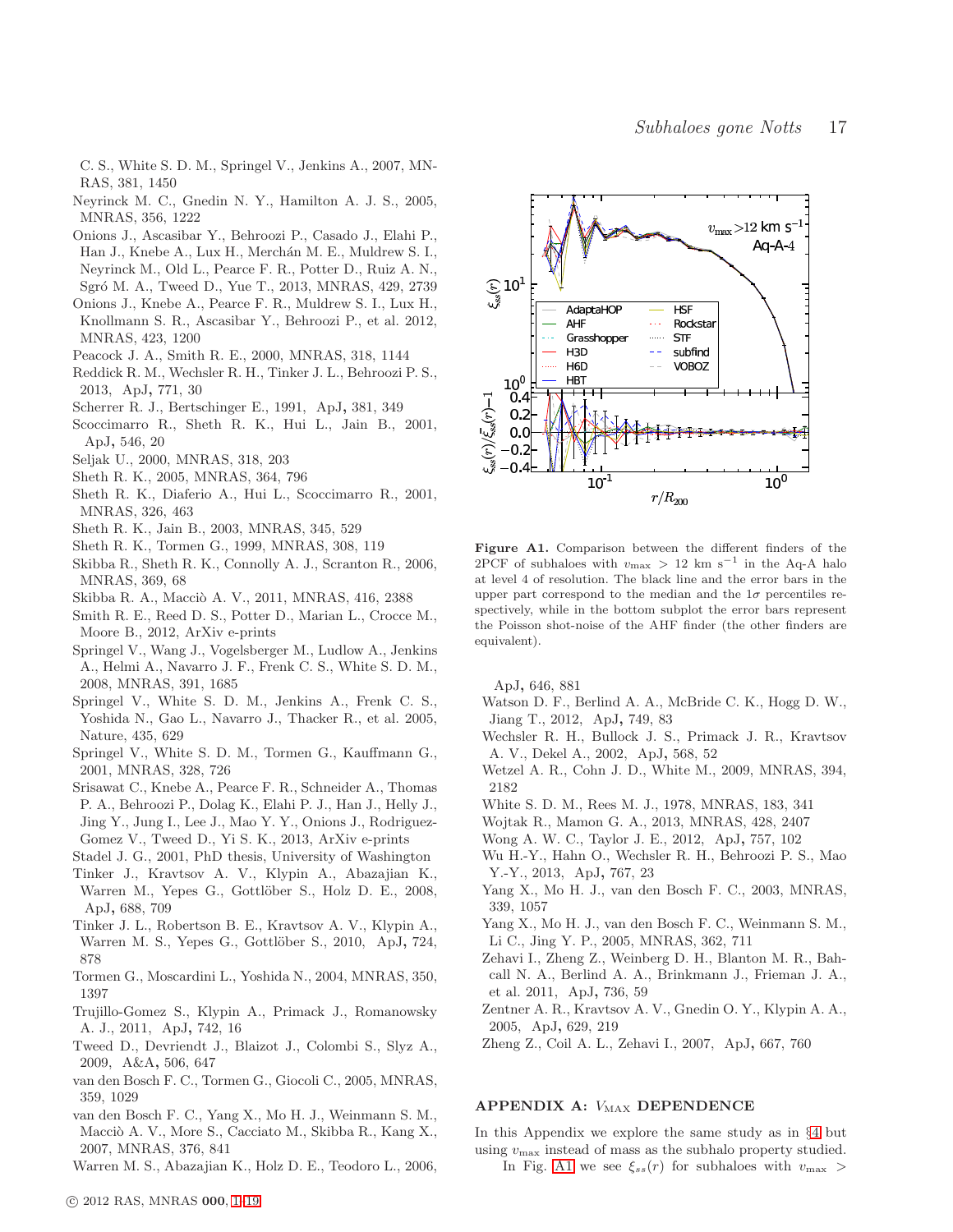

<span id="page-17-0"></span>Figure A2. The subhalo 2PCF of SUBFIND, ROCKSTAR and AHF in Aq-A at different resolution levels and  $v_{\text{max}} > 10 \text{ km s}^{-1}$ threshold.

12 km s<sup>-1</sup>. However, the agreement is much better for  $v_{\text{max}}$ thresholds than for mass threshold. This is constant in all the study. We can see in particular that the differences between finders are consistent with the shot-noise errors due to their statistics.

In Fig. [A2](#page-17-0) we compare the finders AHF ROCKSTAR and SUBFIND in several resolution levels with the  $v_{\text{max}}$ threshold  $v_{\text{max}} > 10 \text{ km s}^{-1}$ . We do not show level 4 since it is shown in Fig. [A1.](#page-16-41) First of all, we can see a strong scatter at levels 4 and 5 in scales lower than  $0.1R_{200}$ . This, as in the case of mass thresholds, can be understood from the difficulty of finding subhaloes with small separations at these levels of resolution. Then, these resolutions are not sensitive to the 2PCF of subhaloes at these scales. On the other hand, at larger distances the agreement of the finders at these levels as well as at levels 2 and 3 is remarkable. However, the differences become stronger at level 2 and much larger at level 1 of resolution. In particular, in level 1 ROCKSTAR shows a large difference between the other finders. Although the results are equivalent to Fig. [8](#page-11-0) where we have used a mass threshold, we find a strong disagreement

between ROCKSTAR and the other finders when the  $v_{\text{max}}$ threshold is applied at level 1. This is an indication that the extra subhaloes found by ROCKSTAR are precisely those with more clustering as  $v_{\text{max}}$  is more sensitive to the clustering of these subhaloes than mass.

As we see,  $\xi_{ss}(r)$  changes with resolution also for  $v_{\text{max}}$ thresholds. We can see these changes more explicitly in Fig. [A3,](#page-18-1) where we show  $\xi_{ss}(r)$  for ROCKSTAR finder as a function of the resolution using 3 different  $v_{\rm max}$  thresholds  $(v_{\text{max}} > 7 \text{ km s}^{-1}$  on top,  $v_{\text{max}} > 10 \text{ km s}^{-1}$  in the middle and  $v_{\text{max}} > 12 \text{ km s}^{-1}$  in the bottom panel). We only show one finder, but the results are equivalent for the others. For each threshold we only show the levels of resolution that are consistent with this threshold. First of all, we can see that the regularity in the shapes of  $\xi_{ss}(r)$  is improved for higher resolutions, meaning that this irregularity is purely due to resolution effects. Secondly, we note that the clustering is higher for higher resolutions in all the thresholds used. We can see this effect clearer using  $v_{\text{max}}$  thresholds instead of mass thresholds because  $v_{\text{max}}$  is more strongly related to clustering than mass. As for mass thresholds, ROCKSTAR